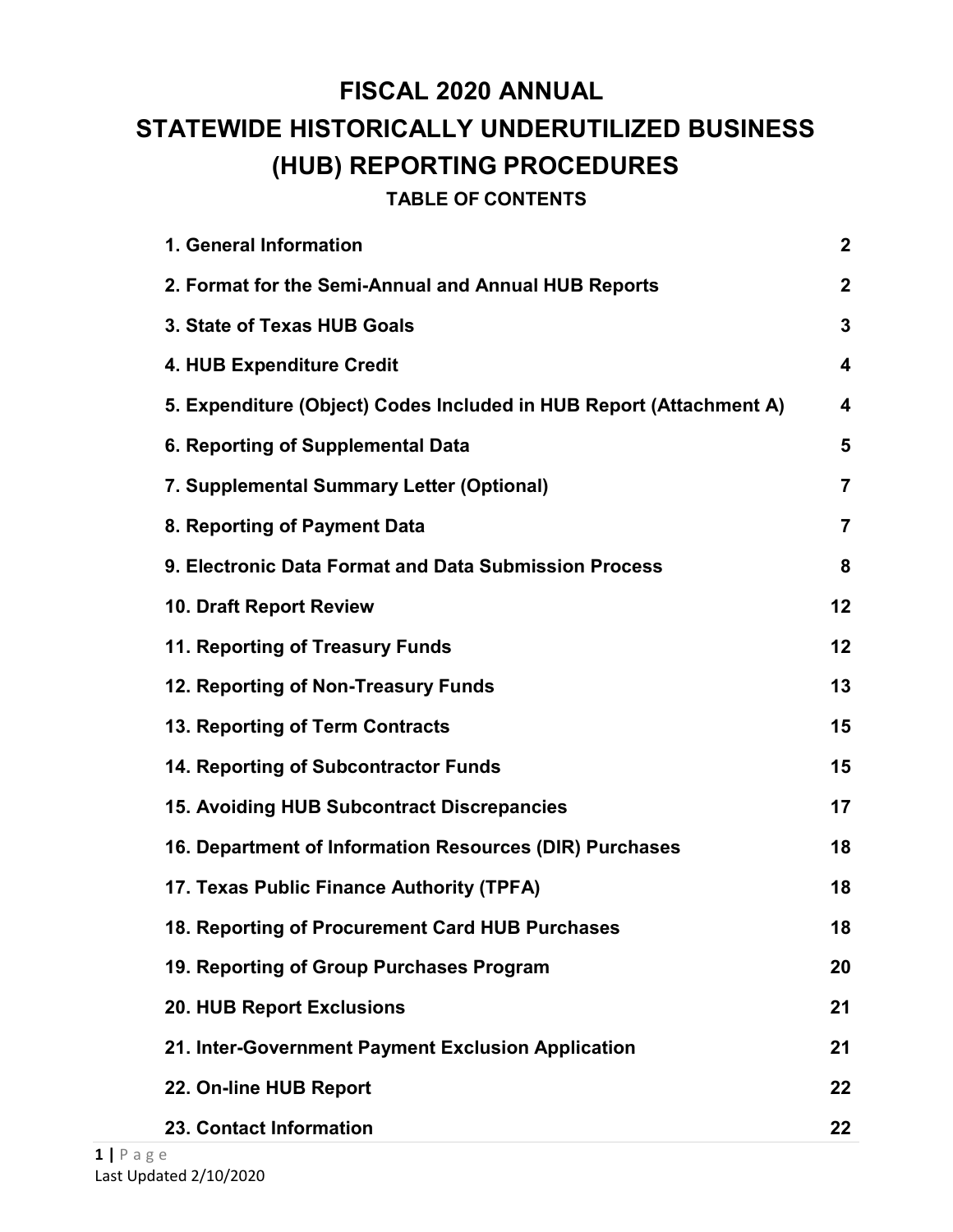#### **1. General Information**

According to Texas Government Code, Chapter 2161, the Office of the Comptroller of Public Accounts (CPA) is responsible for managing the Statewide Historically Underutilized Business (HUB) Program for minorityand women-owned businesses. CPA is required to compile a semi-annual and annual report of contracts awarded to HUBs by state agencies and institutions of higher education. The report documents expenditures in six (6) procurement categories identified as Heavy Construction, Building Construction, Special Trade, Professional Services, Other Services and Commodity Purchases. The report also documents the total dollar amount of contracts awarded. This report must be submitted to the presiding officer of each House of the Legislature and the Joint Committee.

Electronic versions of the HUB Reports are available on-line free of charge at this link **[Final Posted HUB](https://comptroller.texas.gov/purchasing/vendor/hub/reporting.php)  [Reports](https://comptroller.texas.gov/purchasing/vendor/hub/reporting.php)**

#### **2. Format for the Semi-Annual and Annual HUB Reports**

The format for the HUB Report reflects six (6) procurement categories. The report shows one state agency or institution of higher education per page. The comptroller object (expenditure) codes that are inclusive to compiling the HUB Report are identified on **AttachmentA.**

The HUB Report contains total expenditure data for Treasury, Non-Treasury, subcontracting, group purchasing, term contract, and procurement card purchases. *It is the responsibility of each state agency and institution of higher education to ensure the accuracy of their expenditure and supplemental data (e.g., Treasury, Non-Treasury, credit card, subcontracting, bond issuance, bids and proposals received, and competitive and non-competitive contractsawarded).*

Following the procedures herein, each state agency and institution of higher education will report their **Non-Treasury**, **subcontracting**, **group purchasing**, **term contract**, and **procurement card expenditures**  online to the CPA using the on-line HUB Reporting System at this link **[HUB Report Login Page](https://checkout.na1.netsuite.com/c.852252/checkout/login.ssp?n=2&login=T%23login-register%20)**

The Comptroller's Office shall report the **Treasury expenditures** of each state agency and institution of higher education.

Object codes for benefits, claims and judgments, interfund transfers, interagency payments, investments, payment of interest, payment of principal, public assistance payments, rentals and leases, utilities, salaries, wages, travel, grants, scholarships, real estate purchases, rights-of-way, emergency abatement response, and other expenses, as determined by the 2009 State of Texas Disparity Study (as defined by 34 TAC § 20.281), will be excluded from the HUB Report.

See **Attachment A** for a list of Comptroller object codes used to prepare the HUB Report. Expenditures must be reported to the CPA according to the following legislatively mandated timelines. If the due date for the HUB Report expenditure data falls on a weekend, all data will be due on the Friday before the weekend.

The **Treasury, Non-Treasury, subcontract,** and **term contract** data received for the semi-annual reporting period (September 1 - February 28 or 29) and the CPA will compile the annual reporting period (September 1 - August 31) of the current Fiscal Year. The system electronically cross-references the State's certified HUB Directory to search for the first 11 digits of the Vendor Identification Number (VID). All VID number matches will be used to record the state agencies' and institutions' total dollar amount of contracts awarded to certified HUB vendors.

The HUB Report identifies for each state agency, institution of higher education, and the State as a whole, the total expenditures with all vendors, the total spent with Non-HUBs, and the total spent with certified HUBs. The CPA Statewide HUB Program certifies businesses by ethnicity and gender and by service-disabled veteran status. Minority men and women certified as HUBs are counted as an ethnic minority. The "American Woman" category includes all American Women other than Black American, Hispanic American, Asian-Pacific American, Native American or Service-DisabledVeteran.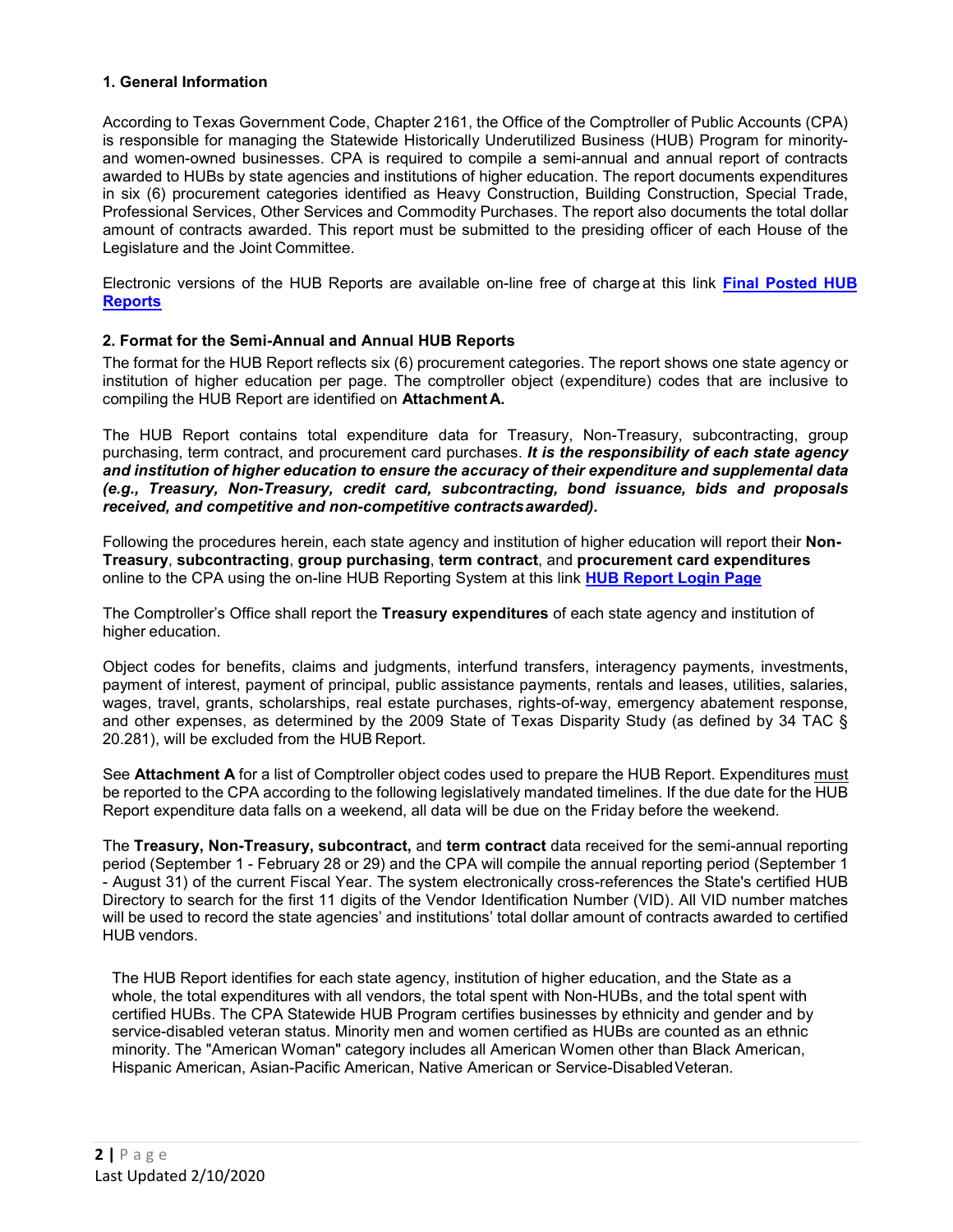HUB Eligible Groups are identified as follows:

- **AI =** Native American
- **AS =** Asian-Pacific American
- **BL =** Black American
- **HI =** HispanicAmerican
- **DV =** Service-Disabled Veteran
- **WO =** AmericanWoman

Agency and Institution of Higher Education data for the consolidated total expenditures; (Treasury, Non-Treasury, subcontracting, delegated, open market, term contracts, emergency, proprietary, catalogue, exempt, etc.) must be reported to the CPA according to these reporting procedures and legislatively mandatedtimelines.

## **SEMI-ANNUAL REPORTING PERIOD**

## **September 1 through February 28 or 29 of the current Fiscal Year**

| <b>HUB Report Data Submittal Deadline</b><br>Year        | March 15 <sup>th</sup> of the current Fiscal    |
|----------------------------------------------------------|-------------------------------------------------|
|                                                          |                                                 |
| • CPA HUB Report Due Date                                | May 15 <sup>th</sup> of the current Fiscal Year |
| <b>ANNUAL REPORTING PERIOD</b>                           |                                                 |
| September 1 through August 31 of the current Fiscal Year |                                                 |
|                                                          |                                                 |
| <b>HUB Report Data Submittal Deadline</b>                | September 15 <sup>th</sup> of the current       |

- Fiscal Year
- CPA HUB Report Due Date November 15<sup>th</sup> of the current Fiscal Year

#### <span id="page-2-0"></span>**3. State of Texas HUB Goals**

There are six procurement categories and each procurement category has a HUB goal (see table below). The six procurement categories and HUB goals are from 34 TAC § 20.284. Pursuant to Section 2161.002(c), the HUB goals are based on the 2009 State of Texas DisparityStudy. (See Table 2.2)

For more details on HUB Goals, please refer to 34 TAC § 20.284.

Table 2.2

| <b>Procurement Category</b>  | <b>HUB Goal</b> |
|------------------------------|-----------------|
| <b>Heavy Construction</b>    | 11.2%           |
| <b>Building Construction</b> | 21.1%           |
| <b>Special Trade</b>         | 32.9%           |
| <b>Professional Services</b> | 23.7%           |
| <b>Other Services</b>        | 26.0%           |
| <b>Commodity Purchases</b>   | 21.1%           |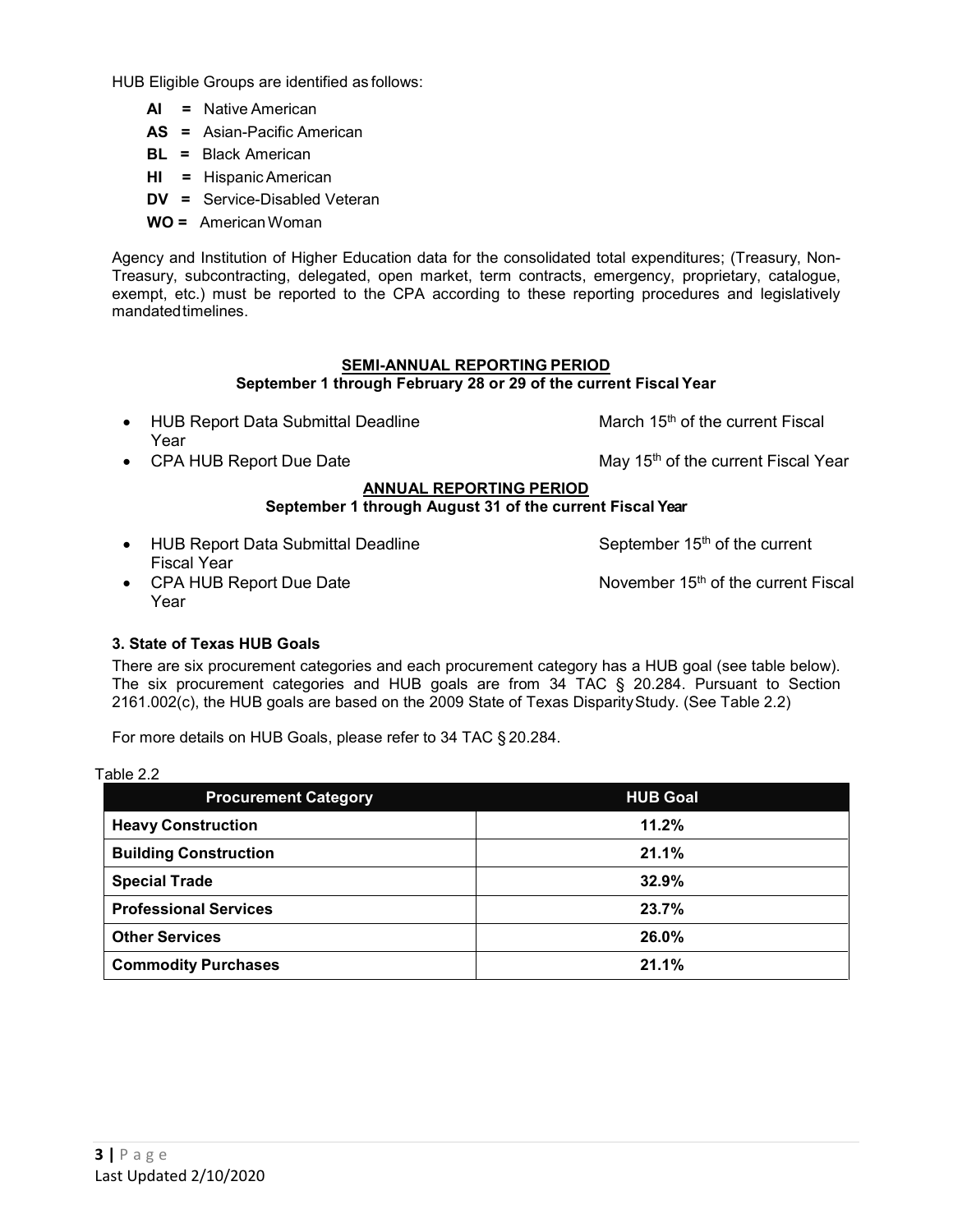## <span id="page-3-0"></span>**4. HUB Expenditure Credit**

State agencies and institutions of higher education will receive HUB credit for payments made to HUBs certified by the CPA within the reporting period. Certification is determined by verifying that the 11-digit VID number used for HUB certification matches the 11-digit VID number used for issuing the purchase order and making the payment. Representatives of the Statewide HUB Program may access the Comptroller's Texas Identification Number System (TINS) to verify the payment history under the VID number submitted by the vendor on the HUB certification application. **(This verification does not automatically confirm the correct assignedVID).**

If a state agency or institution of higher education determines that there is a discrepancy between the VID number identified in the HUB Directory, TINS and/or their payment records, the agency/institution of higher education should notify the vendor and contact a representative of the Statewide HUB Program at 512-463-5872 or 1-888-863-5881. The CPA will conduct research, and the vendor record will be updated accordingly. CPA will notify the requesting entity regarding the correct VID number for the certified HUB. The CPA and the agency's Accounting Office must also update the vendor'srecord.

- ♦ **HUB Credit** State agencies and institutions of higher education **will receive** HUB credit for payments made to 11 digit VID numbers that were a certified HUB for any period of time during the current fiscal year. Payments meeting this criterion are added to the total expenditure column and HUB expenditurecolumn.
- ♦ **No HUB Credit** State agencies and institutions of higher education **will not receive** HUB credit for payments made to 11-digit VID numbers that were not a certified HUB for any period during the current fiscal year. Payments meeting this criterion are added to the total expenditure column and are considered to be Non-HUBexpenditures.

If a vendor's HUB status was active (i.e. HUB status code "A") for any period of time during the current fiscal year's reporting period, state agencies and institutions of higher education will receive HUB credit for the payments that were awarded to the HUB vendor during the entire fiscal year (retroactive).

There are eleven Status Codes in the CPA HUB Directory. These status codes are identified below in table 4.1:

Table 4.1

| $A - Active^*$      | - Inactivated*      | R - Rejection                 |
|---------------------|---------------------|-------------------------------|
|                     |                     |                               |
| D - Decertified*    | IM - Returned Mail* | V - Vendor Requested Removal* |
| IG - Graduated*     | N - Not HUB         | IX - Audit Removal*           |
| O - Old VID Number* | P - Pending         |                               |

\*Note: Provided that the VID number was HUB certified/active during the current fiscal year's reporting period, state agencies and institutions of higher education will receive HUB credit for payments made to VID numbers displaying these HUB status codes.

State agencies and institutions of higher education are encouraged to reference the "*HUBs Active During Current Fiscal Year Master File (hub\_name.dat)*" online at [Active HUBS this Fiscal year](https://comptroller.texas.gov/auto-data/purchasing/hub_name.dat) which is a list of vendors who have been a Texas certified HUB (i.e., HUB status code "A") for at least one day during the current fiscal year. For the purposes of producing the HUB Reports, payments that are awarded during the current fiscal year to the Vendor ID Numbers contained within this file will be counted as HUB expenditures.

## **5. Expenditure (Object) Codes Included in HUB Report (***AttachmentA)*

The object codes included in the HUB Report have been reviewed and developed by a subcommittee of the HUB Cooperative Committee, which evaluated all existing Comptroller object codes. The subcommittee reviewed each object code definition and made a determination whether to include or exclude the object code. The selection criteria allows and includes all object codes that pertain to the purchase of goods, services, and public works contracts and excludes all object codes that pertain to benefits, claims and judgments, interfund transfers, interagency payments, investments, payment of interest, payment of principal, public assistance payments, rental and leases, utilities, salaries, wages, travel, grants, scholarships, real estate purchases, right-of-way, emergency, abatement response, and other expenses as determined by the 2009 State of Texas Disparity Study. Total expenditures are awarded contracts with allowable object codes, which are actually paid from Treasury and Non-Treasury funds. This includes delegated, open market, term contract, proprietary, emergency, and exemptpurchases.

The 2009 State of Texas Disparity Study used a list of object codes and corresponding procurement categories to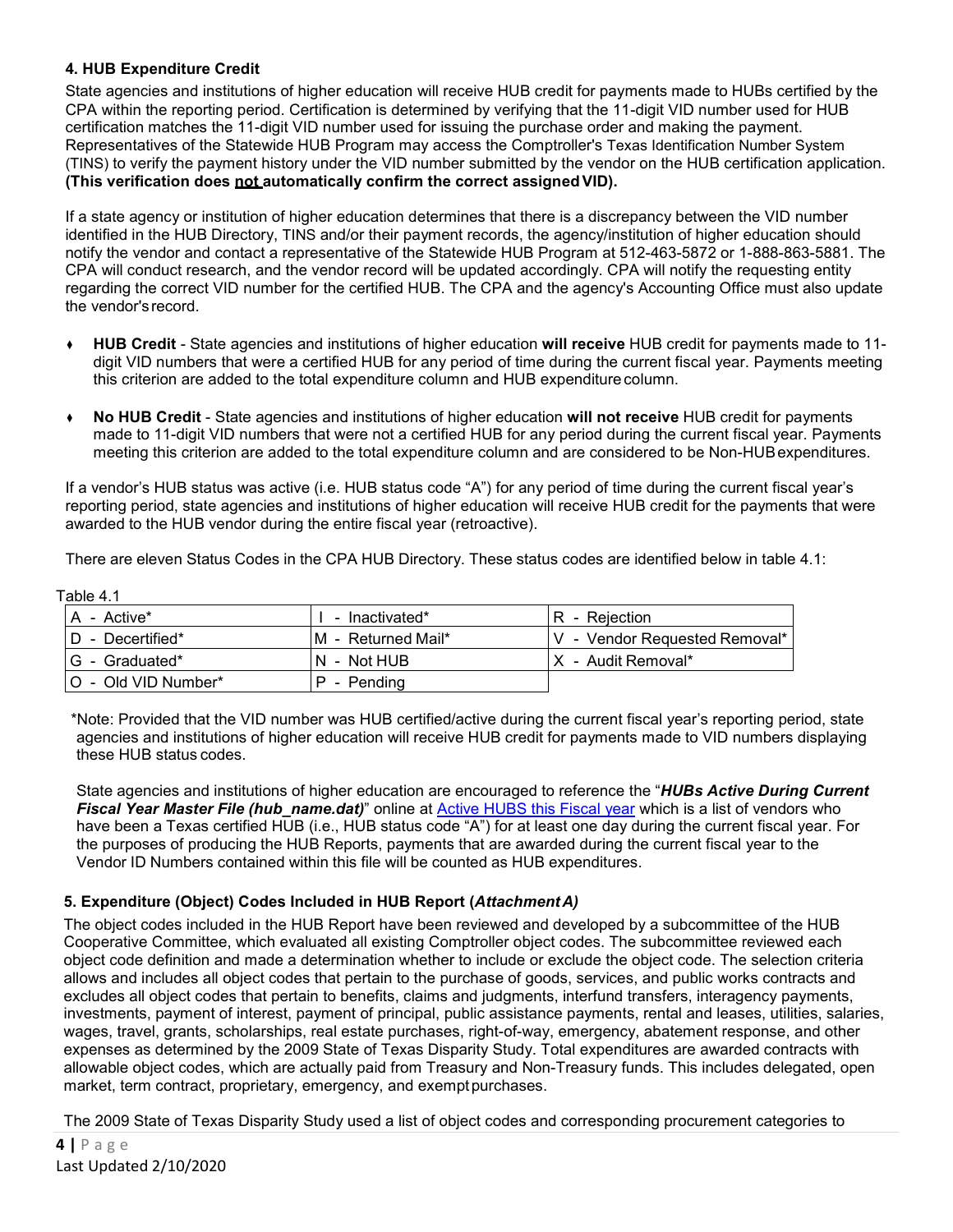identify results of state agency expenditures and utilization of HUBs. The CPA includes these object codes as part of the HUB Report.

*For the purpose of the HUB Report, an object code is either entirely included or entirely excluded*. Therefore, if a contract is awarded under an excluded object code, then HUB credit cannot be received because the contract dollars are not part of the state agency's or the institution's total expenditures. CPA encourages the state agencies and institutions to seek creative options to report good faith efforts and contract opportunities from the excluded object codes. It may require state agencies and institutions to shift from the current way of coding an excluded contract by breaking down the contract and using included object codes for coding part of the contract. See the examplesbelow:

**Example #1: 7666 - Medical Services and Specialties** - The Health and Human Services Commission (HHSC) has a large client service contract with National Heritage Insurance Company (NHIC). NHIC is the Health Care Financing Program's Prime Contractor for processing insurance claims for the Texas Medicaid Program. This contract is classified under object code 7666 (an exempt code). NHIC subcontracted part of the contract with a HUB. Since the NHIC contract is not part of the base for this state agency's or the institution's total expenditures, HUB subcontracting cannot be reported. In order for HHSC to receive HUB subcontracting credit, all expenditures under 7666 must be included, not just the NHIC contract. This would adversely affect HHSC's overall percentage and would greatly influence other state agencies and institutions as well. For example, the NHIC contract could be coded asfollows:

If the NHIC contract was a \$10 million contract and the actual payments made by NHIC to clients for medical reimbursements were \$7 million, the remaining \$3 million would be the amount paid to NHIC for administering this client reimbursement contract. CPA proposes that only \$7 million (actual client reimbursements) should be coded as 7666. The other \$3 million should be coded under an object code from the list of object codes used to compile the HUB Report which will best describe the service that NHIC is performing. All questions regarding expenditure codes should be directed to the Comptroller's Office, Claims Division, at 512-463-4850. Any other contracts with related administrative fees must be included under the same selected object code so that HHSC can hold NHIC accountable for subcontracting with HUBs. HHSC can then submit the HUB subcontractor dollars and receive credit on the HUB Report.

**Example #2: 7462 - Rental of Office Buildings or Office Space** - HHSC has very large leasing contracts throughout the state. The expenditure (object) code for leasing (7462) is currently exempt from the HUB Report. However, within a lease contract, there are contracting opportunities where a good faith effort could be made. A lease contract can be broken down to reflect the actual services performed within the contract. For example, at a minimum, the following object codes could be used to report services included in a full lease or a net lease contract: **7277 - Cleaning Services; 7271 - Real Property - Land - Maintenance and Repair - Expensed; and 7266 - Real Property Buildings - Maintenance and Repair-Expensed.**

Breaking down the lease contracts with these included expenditure codes allows HHSC to hold the lessor accountable for subcontracting with HUBs. HHSC can now be measured on all transactions that are within the included expenditure codes and receive full credit through the HUB Report for their committed efforts. **All subcontracting must be reported under the same object code under which the Prime Contractor was paid.**

## <span id="page-4-0"></span>**6. Reporting of Supplemental Data**

In accordance with Texas Government Code § 2161.122, state agencies and institutions of higher education shall report the following information to the CPA. Historically Underutilized Business (HUB) information must be reported by ethnicity and gender. The supplemental data must be submitted on-line through the HUB Reporting System at this link **[HUB Report Login Page](https://checkout.na1.netsuite.com/c.852252/checkout/login.ssp?n=2&login=T%23login-register)**

Approximately mid-February and mid-August, as a courtesy, the CPA's Statewide HUB Program will send the state agencies and institutions of higher education reminder notices for the submission of their semi- annual and annual HUB Report data, respectively.

**- Businesses Participating in State Bond Issuances** *(Applicable to State Bond Issuers Only)*

State agencies and institutions of higher education **who issue bonds** are required to report to the CPA the total number of businesses (HUB and Non-HUB) that participate in bond issuances.

#### **- HUBS Submitting Bids / Proposals**

**All** state agencies and institutions of higher education are required to report to the CPA the total number of HUBs submitting bids and/or proposals for the purchase of goods and services.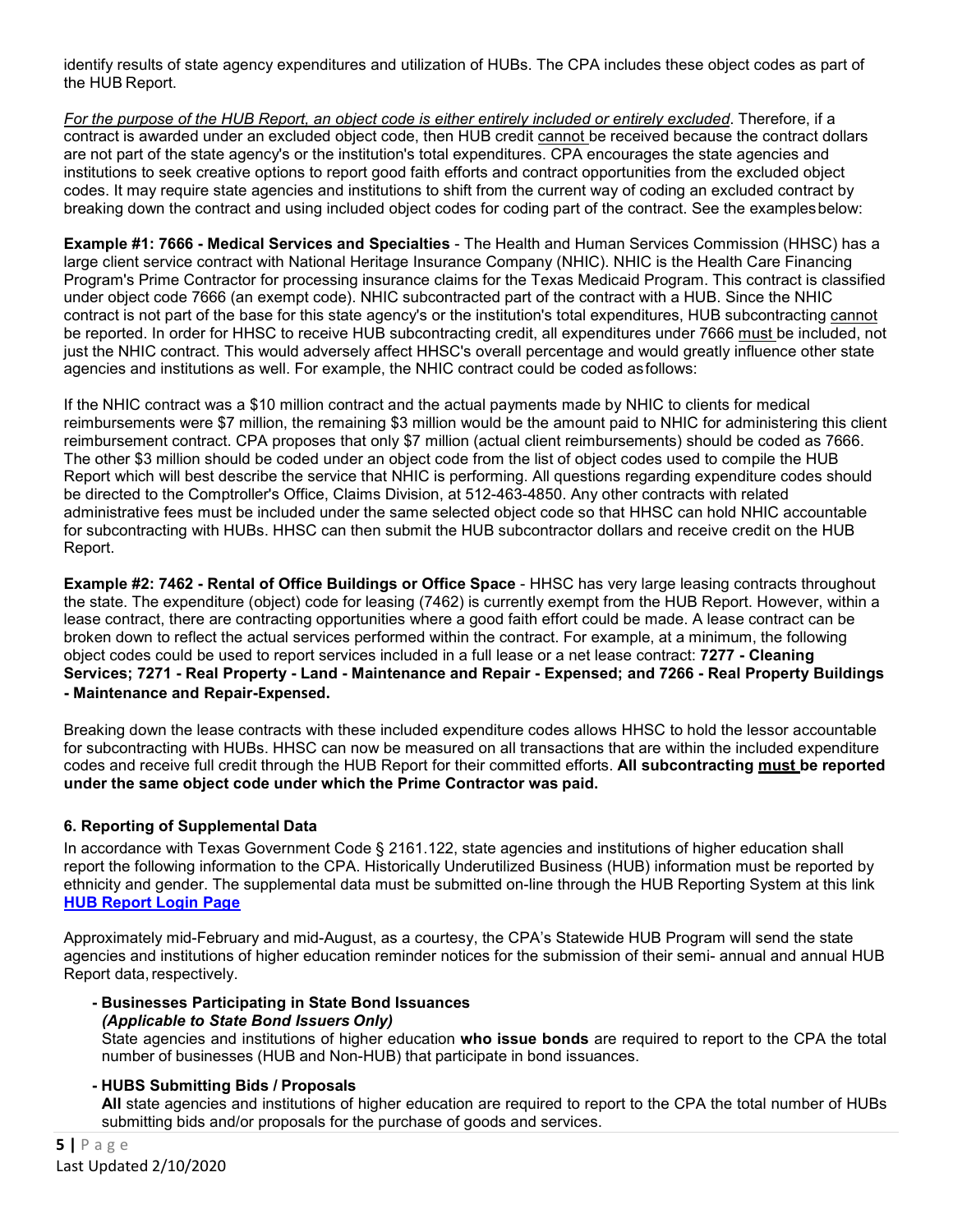<span id="page-5-0"></span>Types of bids (quotes or offers) and proposals include:

- Delegated Purchases (including informal and formalbids)
- □ Open Market Bids
- Information Technology Bids / Proposals
- □ Request for Proposals / Competitive Sealed Proposals
- **Emergency Bids**
- **D** Proprietary Bids
- Term Contract Bids (applicable to CPA's Statewide Purchasing Division)
- Scheduled Purchase Bids (applicable to CPA's Statewide Purchasing Division)

#### **- Number of Contracts Awarded**

**All** state agencies and institutions of higher education are required to report to the CPA the total number of contracts awarded (HUB and Non-HUB) for the purchase of goods and services.

The number of contracts awarded to HUBs should include:

- Delegated Purchases
- Open Market Purchases
- Information Technology Purchases
- **Emergency Purchases**
- **D** Proprietary Purchases
- □ Term Contracts (applicable to CPA's Statewide Purchasing Division)
- Scheduled Purchases (applicable to CPA's Statewide Purchasing Division)

**Note:** For the purposes of reporting contracts, state agencies and institutions of higher education should not report purchases that were made using the state procurement card. These purchases are not individual contracts for HUB Reporting. Individual requisitions against a blanket purchase order or against an IDQ (Indefinite Delivery Quantity) should not be counted as individual contracts.

#### **Resolving Supplemental Data Errors**

- The number of contracts Awarded to HUBS for each ethnic and gender category cannot be larger than the number of bids/proposals received for that category. (See image 6.1)
- To remove the error messages and save, the supplemental data must be corrected in each ethnic and gender category to reflect a larger pool of applicants than contract awardees.

#### Image 6.1

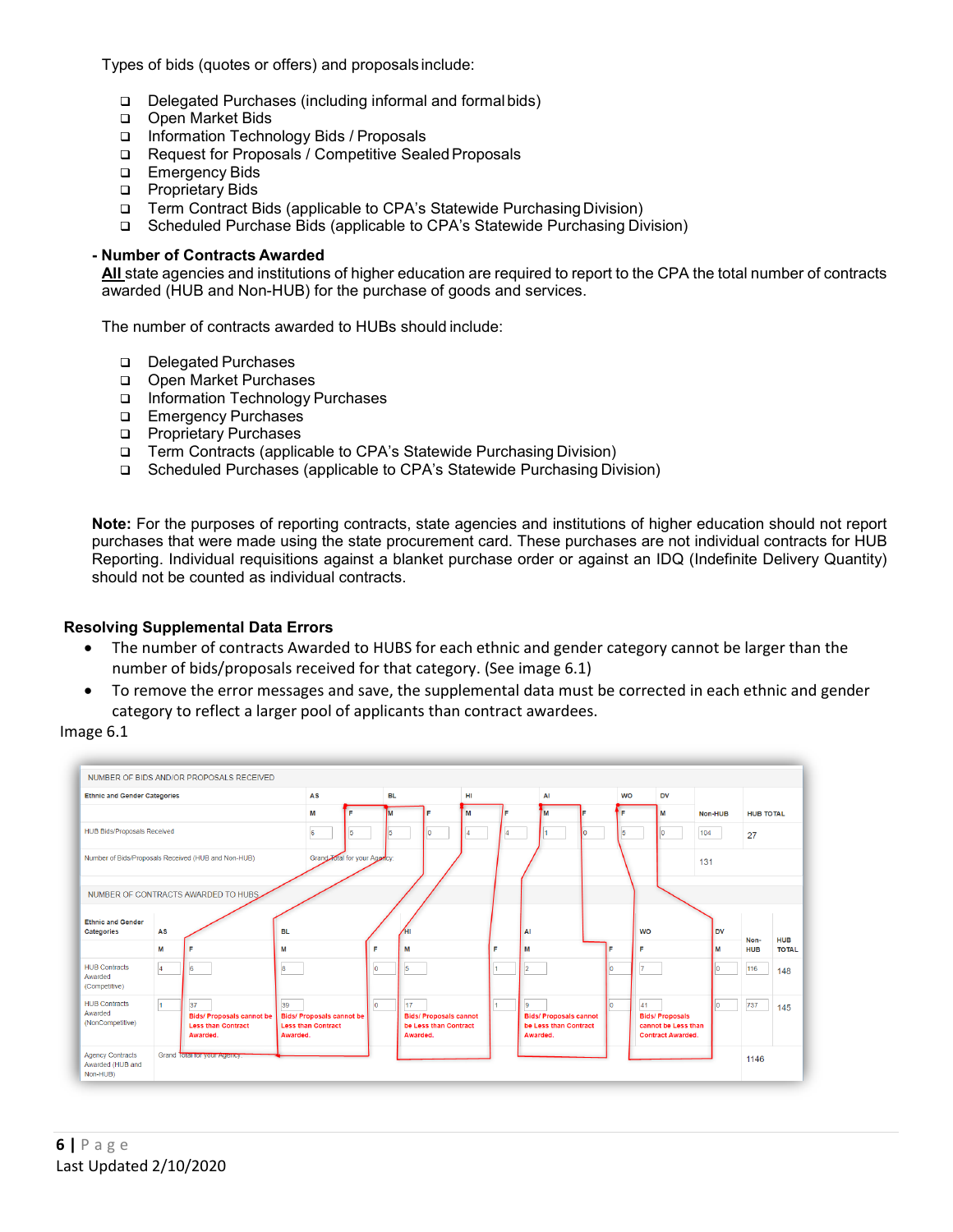In the above example for AS, F there were 5 bids received, but 43 contracts awarded. This cannot happen.

## **7. Supplemental Summary Letter (Optional)**

In accordance with 34 TAC § 20.284(e), state agencies and institutions of higher education may also demonstrate good faith under this section by submitting a supplemental letter with documentation to the CPA with its HUB Report or legislative appropriations request identifying its progress, including, but not limited to the following, as prescribed by the CPA:

- ♦ Identifying the percentage of contracts awarded to women-owned, minority-owned and/or service-disabled veteran-owned businesses that are not certified as HUBs
- ♦ Demonstrating that a different goal, that is identified in § 20.284(b), was appropriately given for the state agency's/institution's mix of purchases;
- ♦ Demonstrating that a different goal was appropriately given for the particular qualifications required by the state agency/institution for its contracts; or
- ♦ Demonstrating assistance to non-certified HUBs in obtaining certification with theCPA.

The Supplemental Letter **must** outline a state agency's or institution of higher education's good faith effort regarding procurement opportunities for HUBs. The Supplemental Letter should provide a comprehensive representation of the state agency's/institution's efforts and may address any unique purchasing requirements not directly reflected within the totals and percentages.

Supplemental Letters are limited to one page (front side only) on the state agency's/institution's official stationary letterhead.

- $\circ$  The first line should be the reference line, including the state agency /institution's 3-digit identification number. **EXAMPLE: "999 - Fiscal 20XX Annual HUB Report Supplemental Letter"**
- o Do not include date, address, or salutationline
- o **Font size** should be at least **10 point**, and **Margins** should be at least **1 inch**
- o The letter must be signed, preferably by the state agency's/institution's Executive *Director, Purchasing Director, and/or HUB Coordinator*
- $\circ$  Include a point of contact, as well as the agency address, phone number, and/or e-mail address.

Supplemental Letters, which include negative language regarding other state agencies or institutions of higher education, will NOT be published. The subject of the summary must be directly related to your agency's or institution's outreach and good faith effort.

*NOTE:* The one-page Supplemental Letter is optional. If submitted, the letter must adhere to the guidelines specified above, and must be received no later than **5:00 PM, Thursday, April 16, 2020** at the Texas Comptroller of Public Accounts via email at [HUB.HUBReportData@cpa.texas.gov.](mailto:HUB.HUBReportData@cpa.texas.gov)

## **Supplement Letters must be of high resolution, properly centered, free of erroneous marks and must comply with 508 Accessibility Program standards.**

#### <span id="page-6-0"></span>**8. Reporting of Payment Data**

**Non-Treasury Funds:** Non-Treasury funds are funds that are **not maintained** in the State Treasury. State agencies and institutions of higher education with Non-Treasury funds are required to submit payment data electronically to the CPA via the HUB Reporting System at this link **[HUB Report Login Page.](https://checkout.na1.netsuite.com/c.852252/checkout/login.ssp?n=2&login=T%23login-register)** The payment data includes subcontracting, group purchasing, term contract, and procurement cardpurchases.

**Treasury Funds:** Treasury funds are funds deposited and maintained in the State Treasury. The Comptroller's Office will submit each of the state agencies' and institutions of higher education's Treasury fund payments made (not processed) during the reporting period for the purchases of goods, services, and public works contracts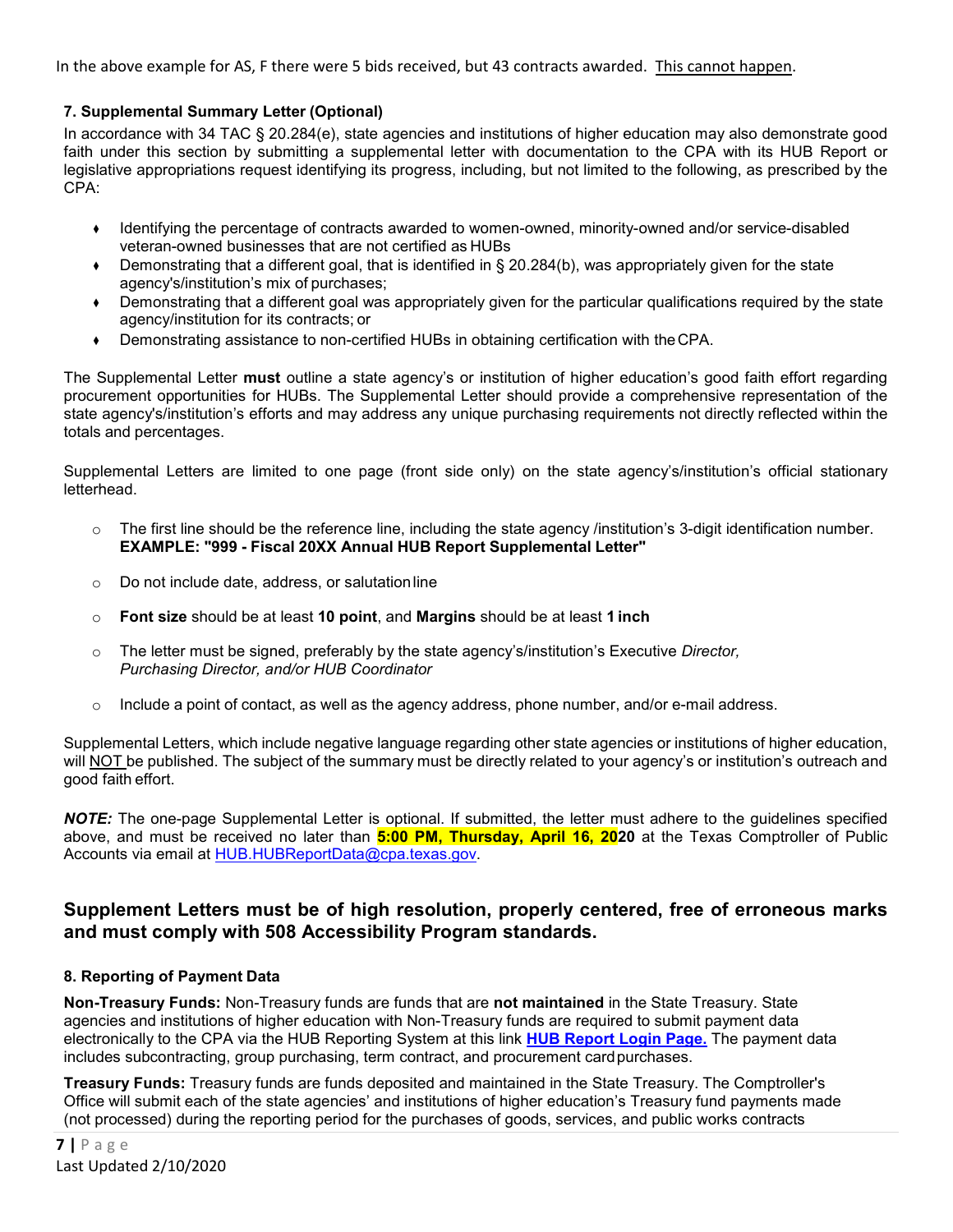(which include delegated, open market, term contracts, proprietary, emergency and exempt purchases) applicable to the approved object codes listed on Attachment A.

## <span id="page-7-0"></span>**9. Electronic Data Format and Data Submission Process**

- Create your HUB Report data file. The electronic payment information for the HUB Report **must be in plain text format with a ".txt" extension**. No MS Word, Excel, or other types of files will be accepted.
	- **It is highly recommended that the data is grouped by record type in separate files**.
		- If there are errors in one record type that cannot be resolved, we can remove only the portion with the errors and the rest of the data can still be viewed during the draft periods.
	- The payment data must be stored in the following sequence (see Table 9.1 and Example 9.2):

| Table 9. |  |  |
|----------|--|--|
|          |  |  |
|          |  |  |

| <b>Field Name</b>             | <b>Field Length</b> | <b>Field Specifications</b>                                                                                                                                                                                                                                                                                                 |
|-------------------------------|---------------------|-----------------------------------------------------------------------------------------------------------------------------------------------------------------------------------------------------------------------------------------------------------------------------------------------------------------------------|
| <b>Agency Code</b>            | 5 characters        | Fill with leading zeroes                                                                                                                                                                                                                                                                                                    |
| Vendor Identification # (VID) | 11 characters       | No dashes, spaces, or alpha characters                                                                                                                                                                                                                                                                                      |
| Vendor Name                   | 20 characters       | Uppercase letters, with trailing spaces (no tabs<br>or special characters)                                                                                                                                                                                                                                                  |
| Object Code                   | 4 characters        | The four-digit object code must be on the<br>approved list of object codes                                                                                                                                                                                                                                                  |
| Dollar Amount                 | 12 characters       | The first nine (9) characters must be whole<br>dollars or zeros followed by a decimal point with<br>the two (2) remaining characters identifying the<br>cent values. All dollar values must be preceded<br>by leading zeros. If reporting a negative dollar<br>amount, the first character<br>(41) must be a hyphen (dash). |
| Type of Record                | 1 character         | $N = Non-Treasury$<br>$S = Subcontracting$<br>G = Group Purchasing<br>A, B, or $C = Term$ Contract<br>$H = C$ redit Card                                                                                                                                                                                                    |

#### Example 9.2

```
|--5-|-----11-----|-----------20----------|-4-|------12-----|1|
0099915209401020BATTERIES INC 7300-00006320.88G
0099915209401020BATTERIES INC 7400-00000340.81G
0099919413818337BIO-RAD LABORATORIES7310000000093.00G
0099919426404653GENERAL MEDICAL CORP7300000000684.54G
0099919426404653MCKESSON GENERAL MED7300000002632.90G
```
*NOTE:* The sets of numbers identified in the first line of the example indicate the number of characters for each section.

When saving your payment data in an electronic format, begin the file name with your agency number. Also, if you submit multiple files, specify the file type (i.e. **S** - Subcontracting, **G** - Group, **H** - Credit Card).

**Example: 999\_FY16.TXT**; or **999\_FY15S.TXT;** or **999\_FY16G.TXT;** or**999\_FY16H.TXT**

• Access the on-line HUB Reporting System at this link **[HUB Report Login Page](https://checkout.na1.netsuite.com/c.852252/checkout/login.ssp?n=2&login=T%23login-register)** enter your email address and password for accessing this portal. **If you have forgotten your password, click the "Forgot Password" link and your password will be sent to your e-mail account (as registered in the HUB Coordinators contact list)**. If you do not have a password and/or user name, please contact Erin Bennett at [erin.bennett@cpa.texas.gov.](mailto:erin.bennett@cpa.texas.gov)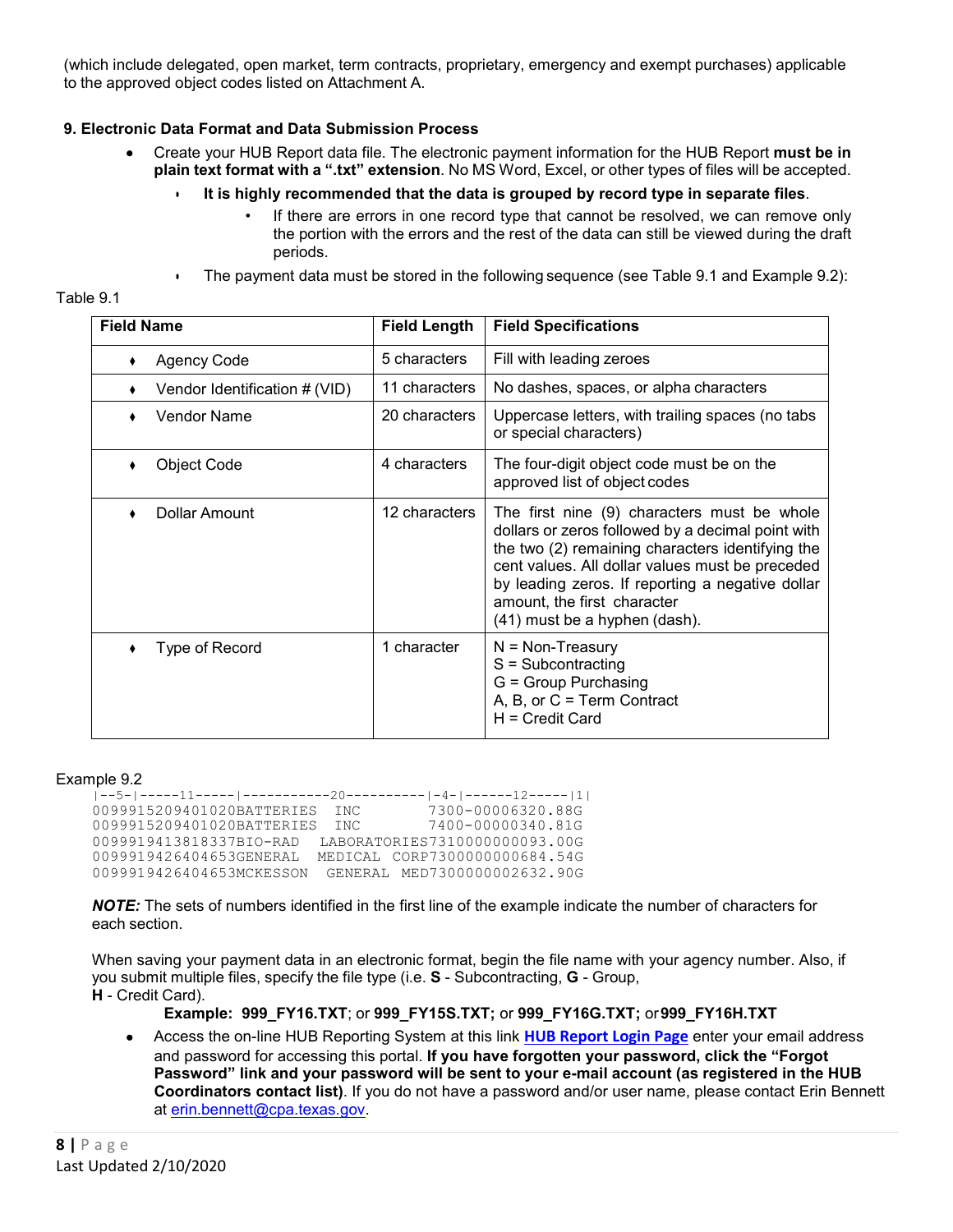- If the reporting period or draft is not currently open, you will only see the View All Valid HUBs link.
- If the reporting period has begun, you will see additional options as shown below. (See Image 9.3)
	- **View All Valid HUBs File**
	- **Submit Initial HUB Report Payment Data File(s)** To load a new Payment file
	- **Search Confirmations & Resubmit** View the summary or delete your loaded files
	- **Enter New or Revised Supplemental Data**
	- **Email HUB Report Payment Summary-** For sending yourself an email of the file summary
- To submit a new payment file, select **"Submit Initial HUB Report Payment Data File(s)"**

Image 9.3

| Wed Jun 07 11:01:49 CDT 2017 Current year is: 2017                                         |  |
|--------------------------------------------------------------------------------------------|--|
| <b>HUB Report Submit Menu</b>                                                              |  |
| <b>View All Valid HUBs File</b>                                                            |  |
| Submit Initial HUB Report Payment Data File(s)<br><b>COMPTROLLER OF</b><br>PUBLIC ACCOUNTS |  |
| <b>Search Confirmations &amp; Resubmit</b><br>eben731@cpa.texas.gov                        |  |
| Enter New or Revised Supplemental Data                                                     |  |
| <b>Email HUB Report Payment Summary</b>                                                    |  |
|                                                                                            |  |

- Your Agency number and the reporting period will be auto populated.
- Next, click the "**Choose File**" button, browse to your file location, and choose the data file you want to submit. (The file must be in plain text format with a ".txt" extension. No MS Word, Excel, or other types of files will be accepted.) When you click "**Open**" the file name will appear to the right of the Choose File Button, then click submit. (See image 9.5)

#### Image 9.5

| User logged in :                                                                                                    | Submit Initial HUB Report Payment Data File(s)                                                                                                                   |
|---------------------------------------------------------------------------------------------------------------------|------------------------------------------------------------------------------------------------------------------------------------------------------------------|
| User Identification                                                                                                 | Home / Submit Payment Data / Search Confirmations & Resubmit                                                                                                     |
| <b>Erin Bennet</b>                                                                                                  | Non-Treasury, Sub-Contracting, Procurement Card, Group Purchasing and Term Contracts ONLY                                                                        |
| Agency 304<br><b>COMPTROLLER OF</b><br>PUBLIC ACCOUNTS<br><b>FAMIS</b><br>eben731@cpa.texas.gov<br>$(512)$ 123-4567 | 710 - THE TEXAS A&M UNIVERSITY SYSTEM<br><b>Agency Number (Select from drop down)</b><br><b>Fiscal Year</b><br>2016<br><b>Reporting Period</b><br>$\overline{A}$ |
| <b>Return to Portal</b>                                                                                             |                                                                                                                                                                  |
| Logout                                                                                                              | <b>Select File</b><br>Choose File 710 FY17.txt                                                                                                                   |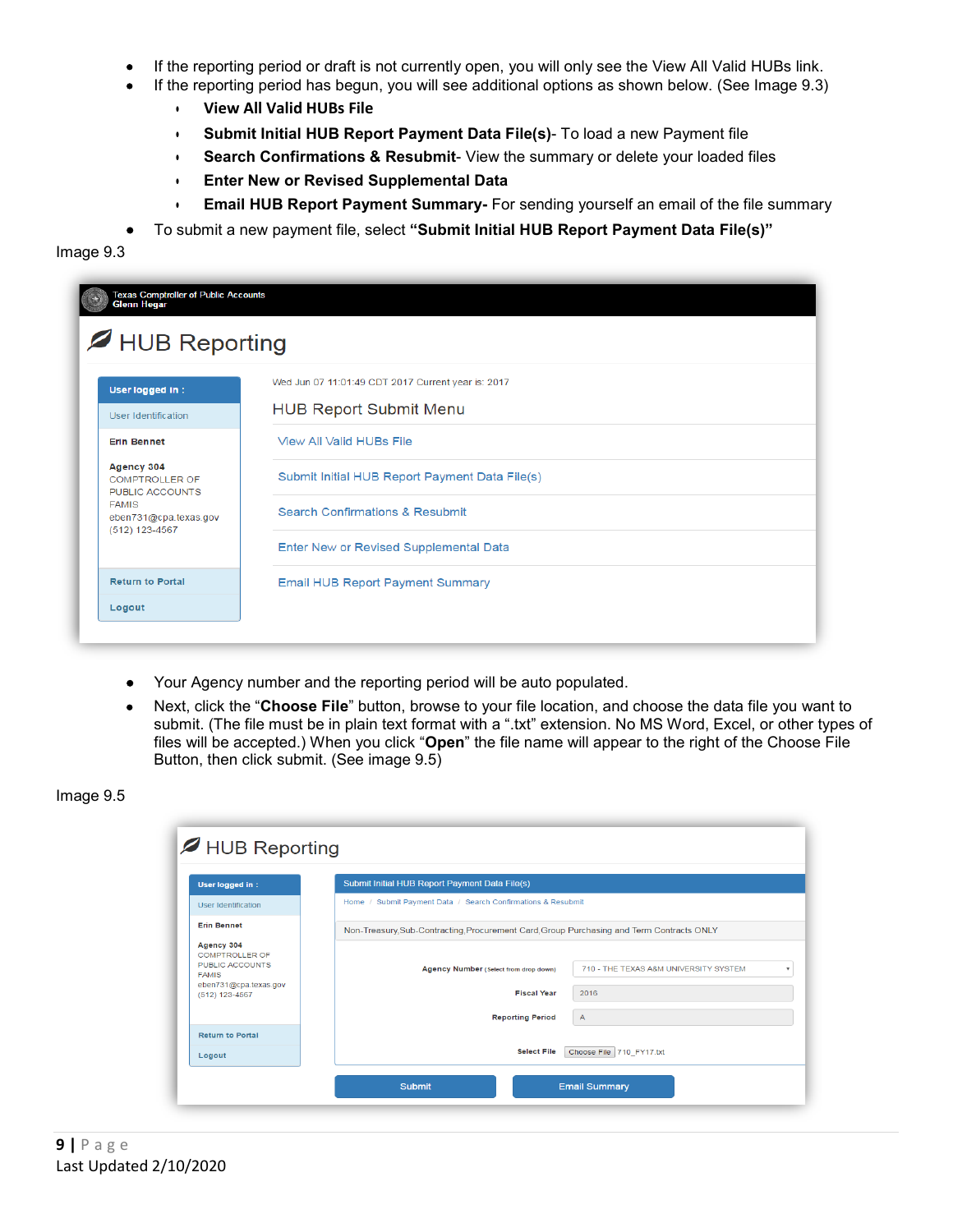After you click the "**Submit**" button, the data will be uploaded and validated simultaneously.

**IMPORTANT: You will get a message warning you not to close your browser while this process occurs. If you do close your browser before you have received your validation results, the upload will not complete properly, and your HUB Report expenditures may not beaccurate**. (See Image 9.6)

- Select the check button to proceed with loading the file.
- Select the X to cancel and load a different file.

#### Image 9.6

| <b>Begin Upload!</b>                                                                                                                                                                                                               |  |
|------------------------------------------------------------------------------------------------------------------------------------------------------------------------------------------------------------------------------------|--|
| You are about to Upload Files. The process of sending the HUB Report data files may<br>take several minutes. DO NOT STOP YOUR BROWSER ONCE THE PROCESS HAS<br>BEGUN! Once the file is uploaded, a confirmation email will be sent. |  |
|                                                                                                                                                                                                                                    |  |

• You will receive a confirmation message when the process is complete either identifying any errors that existed in the file (see image 9.7) or confirming and summarizing the file load. (see image 9.9)

#### **Load Error Warning**

Image 9.7

| Submit Initial HUB Report Payment Data File(s)                                                                 |                                            |
|----------------------------------------------------------------------------------------------------------------|--------------------------------------------|
| Home / Submit Payment Data / Search Confirmations & Resubmit                                                   |                                            |
| O Uploaded file has data errors. Error details are sent in an email. Please correct the data and upload again. |                                            |
| Non-Treasury,Sub-Contracting,Procurement Card,Group Purchasing and Term Contracts ONLY                         |                                            |
| Agency Number (select from drop down)                                                                          | 710 - THE TEXAS A&M UNIVERSITY SYSTEM<br>٠ |
| <b>Fiscal Year</b>                                                                                             | 2016                                       |
| <b>Reporting Period</b>                                                                                        | A                                          |
| <b>Select File</b>                                                                                             | Choose File   No file chosen               |
| <b>Submit</b>                                                                                                  | <b>Email Summary</b>                       |

• You will be sent an email with an attachment showing the lines that have errors, below is an example of the report and the section of the loaded data file containing the errors.

#### **Example of Emailed Load Error Report**

Line Number 5. Invalid Type of record 00S. Valid values are A|B|C|G|H|S|N. "0071012002687353Gessner Engineering 725600000000000.00S" Line No: 18 Invalid format. Please make sure all records are fixed length of 53 characters and data in correct format.

Image 9.8 shows the sample load that contains the above errors.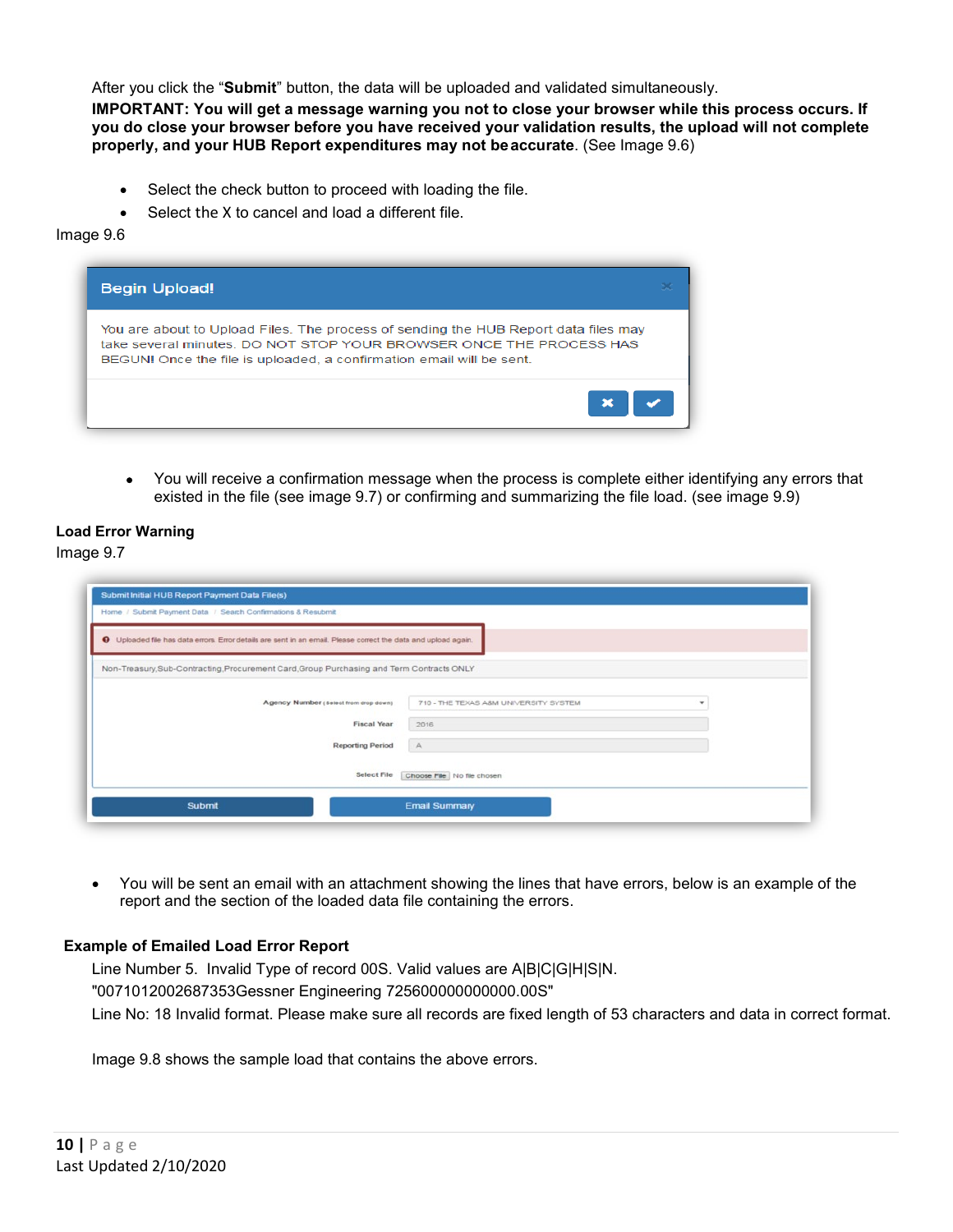#### Image 9.8

#### **Example Data File Loaded With Errors**

| 0071012002687353Gessner Engineering 725600000000000.00S |                    |
|---------------------------------------------------------|--------------------|
| 0071012004155953Soji Services dba Me7341000000000.00S   |                    |
| 0071012005396226JQ Infrastructure                       | 7256000033500.00S  |
| 0071012005635003Belknap Concrete                        | 7341000000000.00S  |
| 0071012007531291Gerald Nunn Electric7341000018936.00S   |                    |
| 0071012008421476Mendes Ent                              | 7341000000000.005  |
| 0071012012361734Edward & Leona Fowle7341000000000.00S   |                    |
| 0071012012738626Cen Tex Hydroseed                       | 7341000000000.00S  |
| 0071012018612569River City Waste                        | 7341000000000.005  |
| 0071012020867870Henderson Rogers                        | 7256000020063.00S  |
| 0071012020867870Henderson Rogers                        | 7341000000000.00S  |
| 0071012021122960Kieschnick General                      | C7341000410882.55S |
| 0071012024199759CC Creations LTD                        | 7341000000000.00S  |
| 0071012025409082Texas Tap                               | 341000000000.005   |
|                                                         |                    |

- In the example above, the first line (Line Number 5) has an error because there are too many zeros in front of the decimal throwing off the column alignment.
- In the example above, the bottom line (Line No: 18) has an error because the object code is missing the leading 7. It should be 7341 not 341.
	- $\circ$  You will need to fix the lines with the errors and reload the file.

#### **Successful Load** (Image 9.9)

| Home / Submit Payment Data / Search Confirmations & Resubmit                                                                                                                                                                                                                                                                                                                          |                 |
|---------------------------------------------------------------------------------------------------------------------------------------------------------------------------------------------------------------------------------------------------------------------------------------------------------------------------------------------------------------------------------------|-----------------|
| DATA VALIDATION SUMMARY FOR AGENCY 710 - THE TEXAS A&M UNIVERSITY SYSTEM                                                                                                                                                                                                                                                                                                              |                 |
| Validation Summary Item                                                                                                                                                                                                                                                                                                                                                               | Value           |
| NUMBER OF RECORDS SUBMITTED                                                                                                                                                                                                                                                                                                                                                           | 292             |
| NUMBER OF RECORDS EXCLUDED                                                                                                                                                                                                                                                                                                                                                            | $\bullet$       |
| SUB TOTALS OF RECORDS EXCLUDED BY TYPE AND AMOUNT                                                                                                                                                                                                                                                                                                                                     |                 |
| TOTAL S OBJ CODE EXCLUSIVE USE BY LOTT COMM                                                                                                                                                                                                                                                                                                                                           | <b>SO.00</b>    |
| TOTAL S OBJ CODE EXCLUSIVE USE BY TXDOT                                                                                                                                                                                                                                                                                                                                               | <b>SO.00</b>    |
| TOTAL S OBJ CODE EXCLUSIVE USE BY CPA                                                                                                                                                                                                                                                                                                                                                 | <b>SO.00</b>    |
| TOTAL S FOR TIBH VID RECS                                                                                                                                                                                                                                                                                                                                                             | S0.00           |
| TOTAL S FOR TEXAS CORRECTIONAL VID RECS                                                                                                                                                                                                                                                                                                                                               | S0.00           |
| TOTAL S FOR INTERAGENCY VID PAYMENT RECS.                                                                                                                                                                                                                                                                                                                                             | SQ 00           |
| TOTAL S FOR NON-REPORTABLE OBJ CODES.                                                                                                                                                                                                                                                                                                                                                 | SQ 00           |
|                                                                                                                                                                                                                                                                                                                                                                                       |                 |
| TOTAL S AMOUNT FOR EXCLUDED RECORDS.                                                                                                                                                                                                                                                                                                                                                  | SQ 00           |
| TOTAL S FOR RAW FILE                                                                                                                                                                                                                                                                                                                                                                  | \$32,433,164.47 |
| TOTAL S AMOUNT FOR EXCLUDED RECORDS                                                                                                                                                                                                                                                                                                                                                   | <b>SO.00</b>    |
| TOTAL S AMOUNT FOR RECORDS ACCEPTED                                                                                                                                                                                                                                                                                                                                                   | \$32.433.164.47 |
| File was added successfully!<br>The file name you provided to CPA was 710_FY17.txt and your confirmation number is 6675. These have been emailed to your CPA address of record.<br>Please keep the confirmation number and file name, as they will be necessary if you choose to modify the data.<br>NOTE: A confirmation email with upload summary is sent to eben731@cpa.texas.gov. |                 |

- If you have other data, files to submit you can choose **"Submit Another Payment Data".**
- To view, delete, or resubmit your loaded payments choose **"Resubmit Payment Data"**.
- If you are done, you can select **"Home"** from the navigation at the top of the page.

#### **Data Resubmission Process**

To resubmit corrected data or to make corrections during the draft review periods, follow these steps:

- **1.** Login to the HUB Reporting System as you did to submit the original data. Click on "**Search Confirmations & Resubmit"**.
- **2.** You can see all of your currently loaded files with the number of records and the dollar amount for the file. From here, you can delete any files by selecting the delete button next to the file you want to remove, and then confirm the deletion. To upload a new file select "Submit Payment Data" from the navigation at the top of the report and follow the instructions from the initial file load.

## **\*\***Notice you can check for duplicate files and verify your confirmation numbers, totals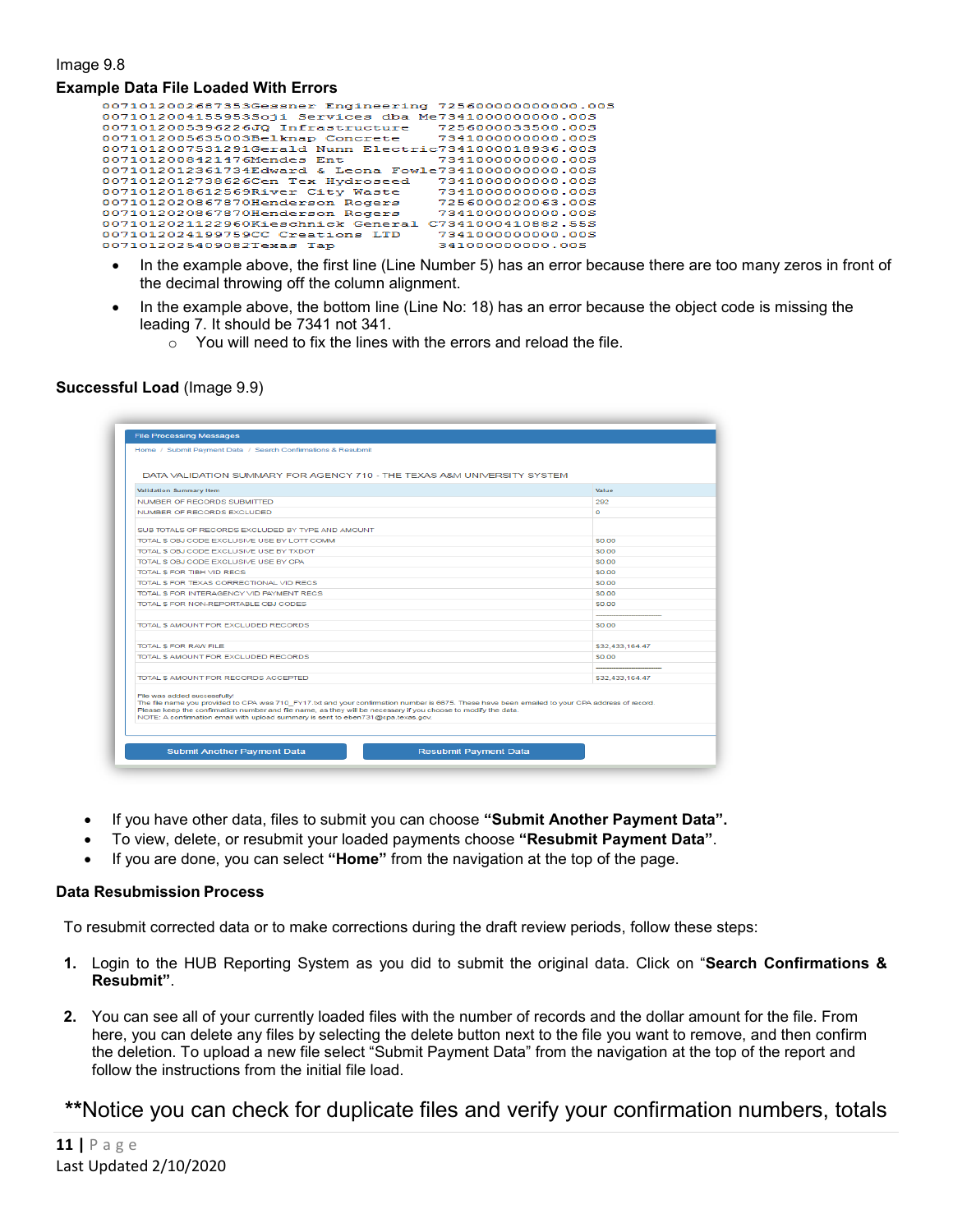# and file names at any time during the initial reporting or draft periods by using the **"Search Confirmations & Resubmit"** link.\*\*

**List of Currently Submitted Files** (Image 9.10)

| Home / Submit Payment Data / Search Confirmations & Resubmit |                    |                     |                         |                              |                 |        |  |
|--------------------------------------------------------------|--------------------|---------------------|-------------------------|------------------------------|-----------------|--------|--|
| Confirmation<br><b>Number</b>                                | File Name          | <b>Submitted By</b> | <b>Submitted Date</b>   | Number Of Records File Total |                 | Delete |  |
| 6,674                                                        | 710_FY17.bt        | Erin Bennet         | Jun 7, 2017 11:16:08 AM | 292                          | \$32,433,164.47 | 童      |  |
| 6,675                                                        | 710 FY17.bt        | Erin Bennet         | Jun 7, 2017 11:34:10 AM | 292                          | \$32,433,164.47 | ô      |  |
| 6,677                                                        | P card 710 FY17.bt | Erin Bennet         | Jun 7, 2017 1:42:42 PM  | 250                          | \$27,993,995.71 | 一章     |  |

**If you have any questions about this process, please contact** Erin Bennett at 512-463-4840 or *[erin.bennett@cpa.texas.gov](mailto:erin.bennett@cpa.texas.gov)*

## <span id="page-11-0"></span>**10. Draft Report Review**

As a courtesy to state agencies and institutions of higher education, the CPA compiles each agency's expenditure data and places it on the CPA website in a Draft Report format prior to publishing the Final HUB Report. The Draft Report allows state agencies and institutions of higher education to review their expenditure data and make any necessary corrections prior to publication of the final report. There will be two separate Draft Report periods for both the Semi-Annual and the Annual HUB report.

**It is the responsibility of each state agency and institution of higher education to determine the accuracy of their entity's expenditure data.** If the agency discovers any inaccuracies, they must resubmit their entire data file(s) on-line through the HUB Reporting System at this link **[HUB Report Login Page.](https://checkout.na1.netsuite.com/c.852252/checkout/login.ssp?n=2&login=T%23login-register)**

**Note, corrections and resubmissions to your agency/university's data may only be done during the two draft review periods.** 

## **If the agency fails to resubmit their corrected data files by the deadline, CPA will have to remove any of the agency's data causing the errors and your HUB data will not be visible in during the draft period.**

## **11. Reporting of Treasury Funds (Data Loaded by the Comptroller's Office)**

Treasury funds are funds deposited and maintained in the State Treasury. These are payments made (not processed) from Treasury funds during the reporting period. They are purchases of goods, services, and public works contracts (which include delegated, open market, term contracts, proprietary, emergency, and exempt purchases) from the approved/included list of object codes. These payments are processed and reported by the Comptroller's Office for each state agency and institution of higher education. The Treasury data reported will be identified by using the Comptroller's object codes listed on **Attachment A**. **State agencies, which only have Treasury funds and do not use subcontractors or the agency procurement card, do not need to report expenditure data toCPA.**

## **The Treasury funds will be loaded by the Comptroller's office and will be viewable by the agency during the Draft periods of the HUB Report.**

## **Format for Treasury Data (Comptroller's Format)**

ASCII or text detail records with the following fields in (Table 11.1):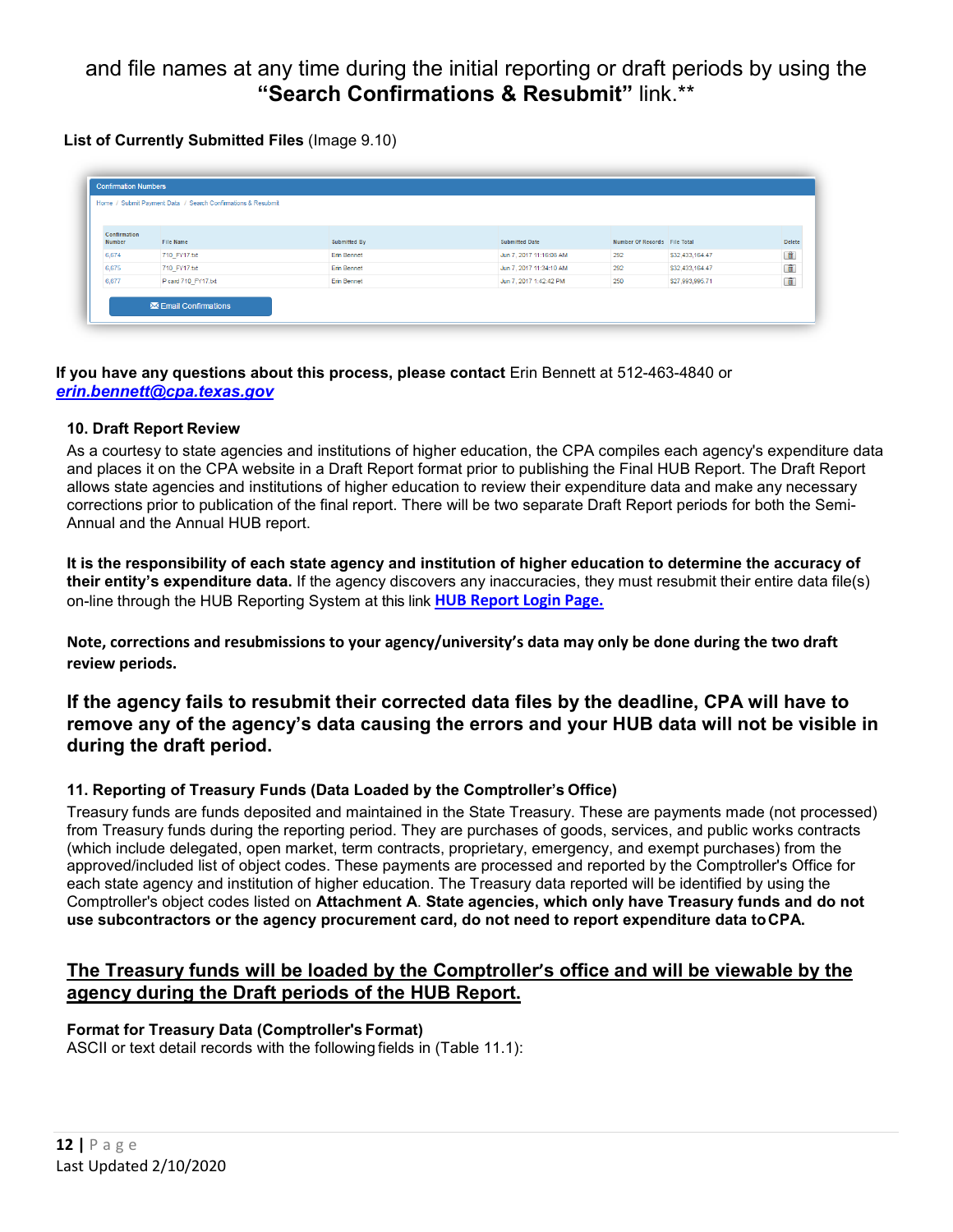Table 11.1

| $uv$ $v_{1}$ $u_{2}$<br><b>Field Name</b> | <b>Field Length</b>   | <b>Field Specifications</b>                                                                                            |
|-------------------------------------------|-----------------------|------------------------------------------------------------------------------------------------------------------------|
| Payee/Vendor Identification #<br>(VID)    | 11 numeric characters | If the PIN/VID contains<br>more than 11 numeric<br>characters, submit only the<br>first eleven. No dashes or<br>space. |
| <b>Agency Code</b>                        | 3 characters          | For example, 999.                                                                                                      |
| <b>Object Code</b>                        | 4 characters          | The 4-digit object code must be<br>on the approved/included list of<br>object codes.                                   |
| Dollar Amount                             | 13 numeric characters | First 10 are whole dollars, then<br>a period, and the last two are<br>decimals.                                        |
| <b>Vendor Name</b>                        | 20 characters         | Uppercase. If less than 20<br>characters, fill in with<br>spaces after the vendor<br>name.                             |
| Contract Identifier                       | 1 character           | A, B, C, or blank space (fornon-<br>term contracts).                                                                   |
| <b>TPFA Identifier</b>                    | 1 character           | Y (for TPFA).                                                                                                          |
| <b>DIR</b> Identifier                     | 1 character           | Y (for DIR).                                                                                                           |

**Note:** The contract identifier is requested because CPA must identify and report all Term Contracts (automated, scheduled, non-automated, and delegated). These would be the ones with the Purchase Category Codes (PCC) of **A** = automated term contracts, **B** = scheduled purchases, and **C** = non-automated term contracts.

#### **12. Reporting of Non-Treasury Funds (All State Agencies/Institution)**

Non-Treasury Funds are funds, which are not deposited or maintained in the State Treasury. These are payments made (not processed) from Non-Treasury funds during the reporting period. These purchases of goods, services, and public works contracts (which include delegated, open market, term contracts, proprietary, emergency and exempt purchases) from the approved/included list of object codes. These payments are processed through a local bank (not through the Comptroller's Office) and must be reported by each state agency or institution. The Non-Treasury expenditure data will be reported to CPA by each state agency or institution of higher education that has Non-Treasury funds, in accordance with the timelines and guidelines set by the Legislature. Using the approved Comptroller's object codes listed in Attachment A will identify the Non-Treasury data reported. Note state agencies/institutions may remove payments made to governmental entities prior to submitting file(s).All other payment data noted above must be reported.

#### **Format for Electronically Submitting Non-Treasury (Local Funds) Data (Programmer'sFormat)**

State agencies and institutions of higher education submitting Non-Treasury ("N") data for the HUB Report are required to submit the detail summary records of each Non-Treasury payment made during the reporting period. Agencies and institutions must submit their payment data on-line through the HUB Reporting System at this link [HUB Report Login](https://checkout.na1.netsuite.com/c.852252/checkout/login.ssp?n=2&login=T%23login-register)  [Page](https://checkout.na1.netsuite.com/c.852252/checkout/login.ssp?n=2&login=T%23login-register)

ASCII or text detail records with the following fields (see Table 12.1 and Example 12.2):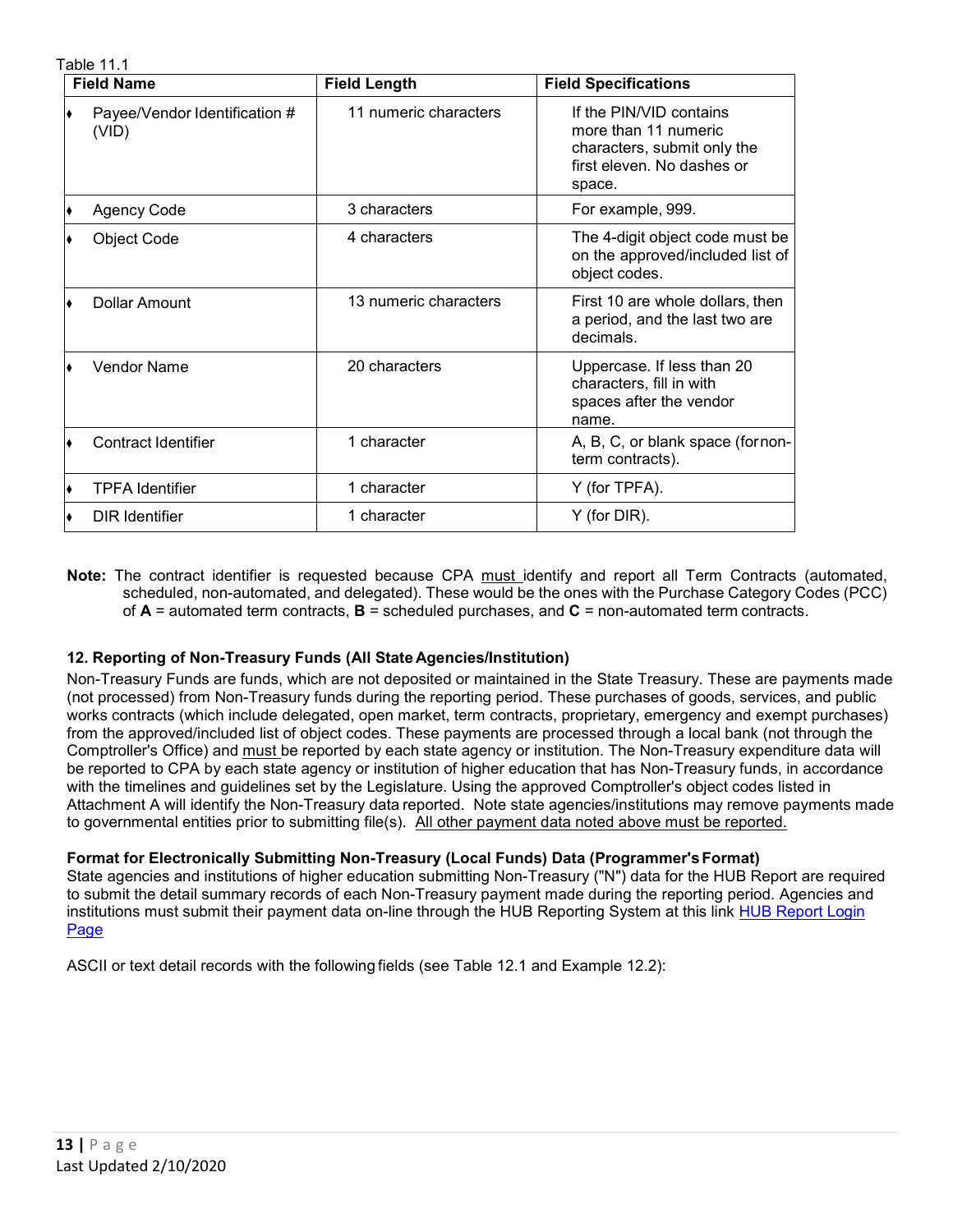Table 12.1

| <b>Field Name</b>                      | <b>Field Length</b>   | <b>Field Specifications</b>                                                                                                                                                                                                                                                                                                                                                                                                                                                                                                        |
|----------------------------------------|-----------------------|------------------------------------------------------------------------------------------------------------------------------------------------------------------------------------------------------------------------------------------------------------------------------------------------------------------------------------------------------------------------------------------------------------------------------------------------------------------------------------------------------------------------------------|
| <b>Agency Code</b>                     | 5 characters          | Fill with leading zeroes (i.e., 00999 or<br>HW14).                                                                                                                                                                                                                                                                                                                                                                                                                                                                                 |
| Payee/Vendor Identification #<br>(VID) | 11 numeric characters | If the PIN contains more than 11 numeric<br>(PIN/VID) characters, submit only the first<br>11. No dashes or spaces.                                                                                                                                                                                                                                                                                                                                                                                                                |
| <b>Vendor Name</b>                     | 20 characters         | Uppercase. If less than 20 characters,<br>fill in with spaces after vendor name.                                                                                                                                                                                                                                                                                                                                                                                                                                                   |
| <b>Object Code</b>                     | 4 characters          | The 4-digit object code must be on the<br>approved/included list of object codes.                                                                                                                                                                                                                                                                                                                                                                                                                                                  |
| <b>Dollar Amount</b>                   | 12 characters         | The first nine (9) characters must be whole<br>dollars or zeros followed by a decimal point<br>with the two (2) remaining characters<br>identifying the cent values. Leading zeros<br>must precede all dollar values. If reporting a<br>negative dollar amount, the first character (41)<br>must be a hyphen (dash).                                                                                                                                                                                                               |
| Type of Record                         | 1 character           | N, or A, B, C, G, S, or H; "N" to identify<br>Non-Treasury data including payments to<br>Procurement Card Vendor (Citibank); "A", "B",<br>or "C" to identify Non-Treasury term contracts.<br>Do not report twice. If non-Treasury and a term<br>contract use "A", "B", or "C". Use "H" to report<br>and identify purchases made directly from<br>HUBs using the procurement card as the<br>method of payment and wanting HUB credit.<br>Use "G" to identify group purchasing data, and<br>use "S" to identify subcontracting data. |

#### Example 12.2

**The following are EXAMPLE records submitted by Agency999:**

```
|--5-|-----11-----|-----------20----------|-4-|------12------|1|
0099917514873201BAILEY BOILER WORKS 7286000004635.65N
0099914528870315SACHEM GROUP, THE 7286000003159.00A<br>00999 11349946506CITIBANK 7327000003000.00N
00999 11349946506CITIBANK 7327000003000.00N<br>0099917601161528NATEX CORPORATION 7324000001000.50H
0099917601161528NATEX CORPORATION
0099917514873201BAILEY BOILER WORKS 7286000004635.65N
```
*NOTE:* The sets of numbers identified in the first line of the example indicate the number of characters for each section.

- ♦ In the first record, agency 999 paid vendor 17514873201, BAILEY BOILER WORKS, under object code 7286, a total of \$4,635.65 from Non-Treasury funds.
- ♦ In the second record, agency 999 paid vendor 14528870315 SACHEM GROUP, THE under-object code 7286, a total of \$3,159.00 for a term contract payment from Non-Treasuryfunds.
- ♦ In the third record, agency 999 paid vendor 11349946506, CITIBANK, under object code 7327, a total of \$3,000.00 using Non-Treasury funds.
- $\bullet$  In the fourth record, agency 999 made a credit card purchase from vendor 17601161528, NATEX CORPORATION, under object code 7324, a total of\$1,000.50.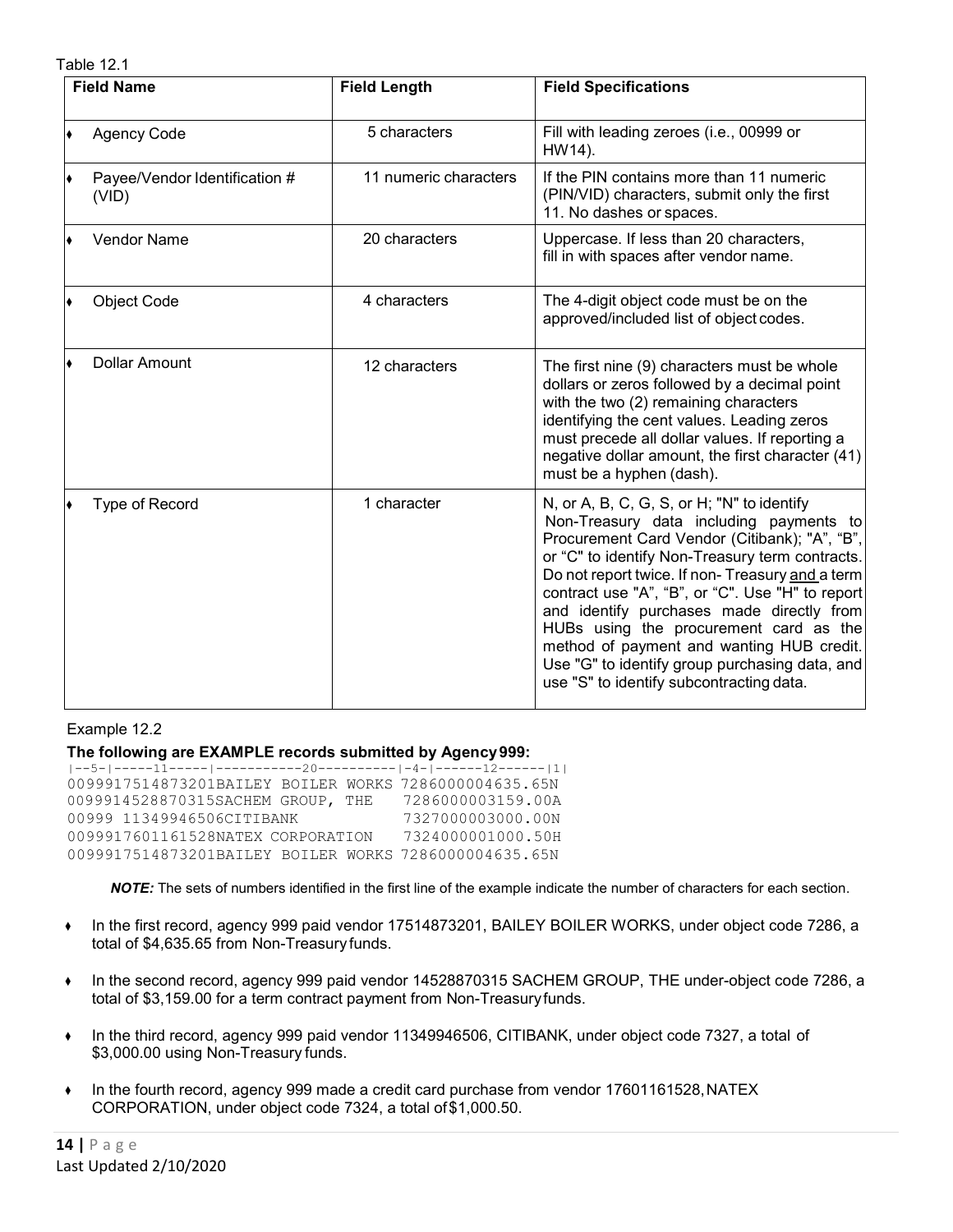**Note:** If a VID is submitted in an invalid format (not enough or too many numbers or the wrong prefix or check digit is use), then the VID cannot be validated to determine HUB status or term contract vendor status.

## <span id="page-14-0"></span>**13. Reporting of Term Contracts**

Term Contracts (automated, scheduled, non-automated, books and library reference materials on contract) will be identified and verified by the Purchase Category Code (PCC) and the vendor identification number (VID). In accordance with Texas Government Code § 216.122 (e), Term Contract expenditures will be subtracted from each agency's base total and will be shown under CPA's Statewide Purchasing Section VI of the HUB Report. It is an agency's or institution's responsibility to identify expenditures against term contracts by entering the correct PCC in USAS when processing a payment voucher. The PCCs A, B, and C will be used to identify the term contract expenditures paid from both Treasury and Non-Treasury funds. Non- Treasury term contracts must be reported and identified (i.e., "A", "B", or "C") for the Semi-Annual and Annual HUB Reports. The state agency or institution will identify purchases from State Term Contracts, which have been paid from Non-Treasury funds so that those purchases may be included in the CPA's Statewide Purchasing Section VI.

**Note:** The CPA is verifying and validating the Treasury and Non-Treasury term contract payments identified through PCCs A, B, or C. If the VID for term contract payment can be verified as a term contract vendor with CPA, then it will be subtracted from the agency's or institution's base total expenditures and shown in CPA's Statewide Purchasing Section VI. If the VID for a term contract payment cannot be verified as a term contract vendor with CPA, then the payment will remain in the agency's base total expenditures. These payments will be shown in the agency's or institution's section of the HUB Report (Section VII). If a VID is submitted, in an invalid format, (not enough or too many numbers, or the wrong prefix or check digit is used) then the VID cannot be validated to determine HUB status or term contract status. CPA includes the Term Contract vendor's VID number in the contract on the website.

## **14. Reporting of Subcontractor Funds (All State Agencies/Institutions)**

Subcontractor Funds are payments made to CPA certified HUBs by a Prime Contractor or supplier under contract with the State. State agencies and institutions of higher education must submit the subcontracting participation for all Non-HUB contracts for the purchase of goods, services, and public works contracts paid (not processed) during the reporting period in accordance with Texas Government Code, § 2161.122 (b).

HUB subcontracting **double reporting is not allowed on the HUB Report.** An agency or institution may receive 100% HUB credit participation if the Prime Contractor is a HUB and performs at least 25% of the work. The contracting agency or institution of higher education may submit subcontracting data to any tier until a HUB subcontractor is utilized. Once credit for doing business with a HUB is received, **no more credit** can be received, even if that HUB further subcontracts with another HUB.

As part of a provision of the HUB Subcontracting Plan (HSP), the respondent must submit monthly compliance reports (Prime Contractor Progress Assessment Report – PAR) to the contracting agency, verifying their compliance with the HSP, including the use/expenditures they have made to subcontractors. The PAR form is available at this link [HUB Subcontracting Form.](https://comptroller.texas.gov/purchasing/vendor/hub/forms.php)

For example, to receive credit for HUB subcontracting, state agencies and institutions of higher education must require their Prime Contractors to report HUB subcontracting. Progress of subcontract amounts actually paid to Texas certified Prime Contractors submitting invoices for payments to the paying agency or institution should document HUBs in writing. The reporting agency should ensure the accuracy of the data reported by the Prime Contractor. The Prime Contractor payment data can be verified with the HUB subcontractor or by requiring the Prime Contractor to submit copies of canceled checks payable to the subcontractor with the subcontracting report to the agency. The state agency or institution of higher education must submit detail summary records to CPA of each HUB subcontractor payment made by a Prime Contractor to each HUB vendor for the specific object code, which is being used to pay the Prime Contractor. CPA will determine the total spent with Prime Contractors for each object code reported from the consolidated data reported for each object code. This procedure for submitting data must be followed for each object code in which an agency or institution wants to receive credit for HUB subcontracting (such as the object codes relating to construction, legal, engineering, janitorial, etc.).

#### **Format for Submitting Subcontract Data Electronically (Programmer's Format**)

State agencies and institutions of higher education submitting subcontract ("S") data for the HUB Report are required to submit the detail summary records of each subcontract payment made by a Prime Contractor to each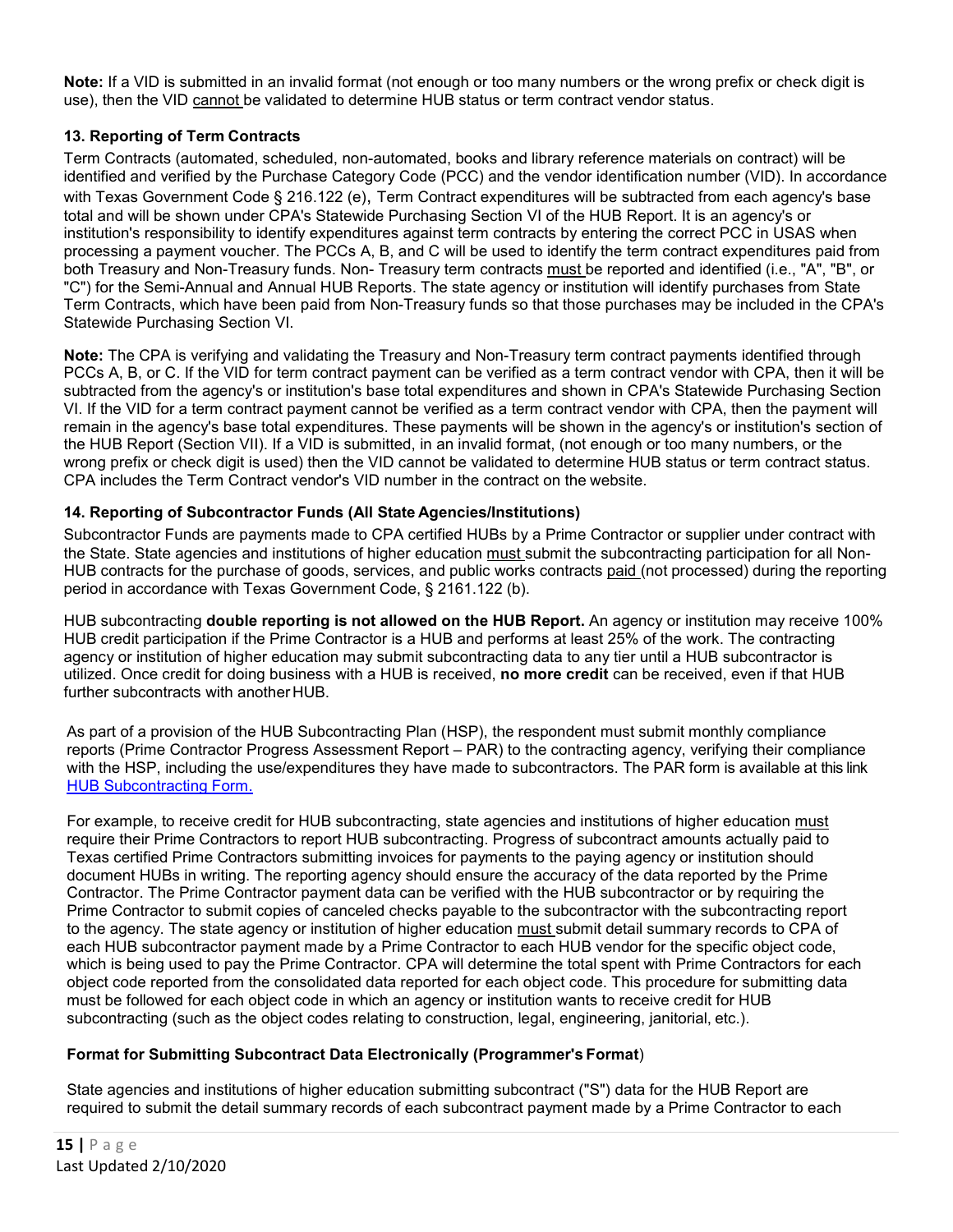<span id="page-15-0"></span>HUB vendor for each specific object code. The total spent with Prime Contractors for each object code reported will be determined from the consolidated data reported for that object code. Agencies and institutions can submit their subcontracting data on-line through the HUB Reporting System at this link **[HUB Report Login Page.](https://checkout.na1.netsuite.com/c.852252/checkout/login.ssp?n=2&login=T%23login-register)**

ASCII or text detail records with the following fields (see Table 14.1 and Example 14.2):

| Table | 41 |
|-------|----|
|-------|----|

| <b>Field Name</b>                      | <b>Field Length</b>   | <b>Field Specifications</b>                                                                                                                                                                                                                                                                                          |
|----------------------------------------|-----------------------|----------------------------------------------------------------------------------------------------------------------------------------------------------------------------------------------------------------------------------------------------------------------------------------------------------------------|
| <b>Agency Code</b>                     | 5 characters          | Fill with leading zeroes (i.e., 00999<br>or 0HW14).                                                                                                                                                                                                                                                                  |
| Payee/Vendor Identification #<br>(VID) | 11 numeric characters | If the PIN contains more than 11<br>numeric (PIN/VID) characters, submit<br>only the first 11. No dashes, spaces,<br>or alpha characters.                                                                                                                                                                            |
| <b>Vendor Name</b>                     | 20 characters         | Uppercase. If less than 20<br>characters, fill in with spaces after<br>vendor name.                                                                                                                                                                                                                                  |
| <b>Object Code</b>                     | 4 characters          | The 4-digit object code must be the<br>same object code that was used to pay<br>the Prime Contractor and must be on<br>the HUB Report's approved/included<br>list of object codes.                                                                                                                                   |
| <b>Dollar Amount</b>                   | 12 characters         | The first nine (9) characters must be whole<br>dollars or zeros followed by a decimal point<br>with the two (2) remaining characters<br>identifying the cent values. Leading zeros<br>must precede all dollar values. If reporting<br>a negative dollar amount, the first character<br>(41) must be a hyphen (dash). |
| Type of Record                         | 1 character           | "S" to identify Sub-Contractor. "H" to report<br>& identify purchases made directly from<br>HUBs using the procurement card as the<br>method of payment and wanting HUB<br>credit.                                                                                                                                   |

#### Example 14.2

**The following are example detail records submitted by Agency999:**

| 0099917601799384BLUE BOY VENDING |  | 7341000300000.00S |
|----------------------------------|--|-------------------|
| 0099917426913301RADCON INC       |  | 7341000200000.00S |

*NOTE:* The sets of numbers identified in the first line of the example indicate the number of characters for each section.

In the records identified, agency 999 is identifying a payment made to a HUB subcontractor. PIN/VID number 17601799384, BLUE BOY VENDING processed under object code 7341 (the same object code used to pay the Prime Contractor) for \$300,000.00. A second payment was made to a HUB subcontractor with PIN/VID number 17426913301, RADCON INC. This HUB subcontractor was processed under object code 7341 for \$ 200,000.00. The total spent with Prime Contractors for object code 7341 will be derived from the consolidated Non-HUB total (Treasury + Non-Treasury) paid within this object code. If this object code total is less than the HUB subcontractor amount submitted for this object code, the records will be rejected, and an exception report will be generated. The CPA will notify the agency of the discrepancy. If the discrepancy can be documented and resolved within 24 hours, the data records will be corrected. A HUB subcontractor cannot be paid more than the Prime Contractor.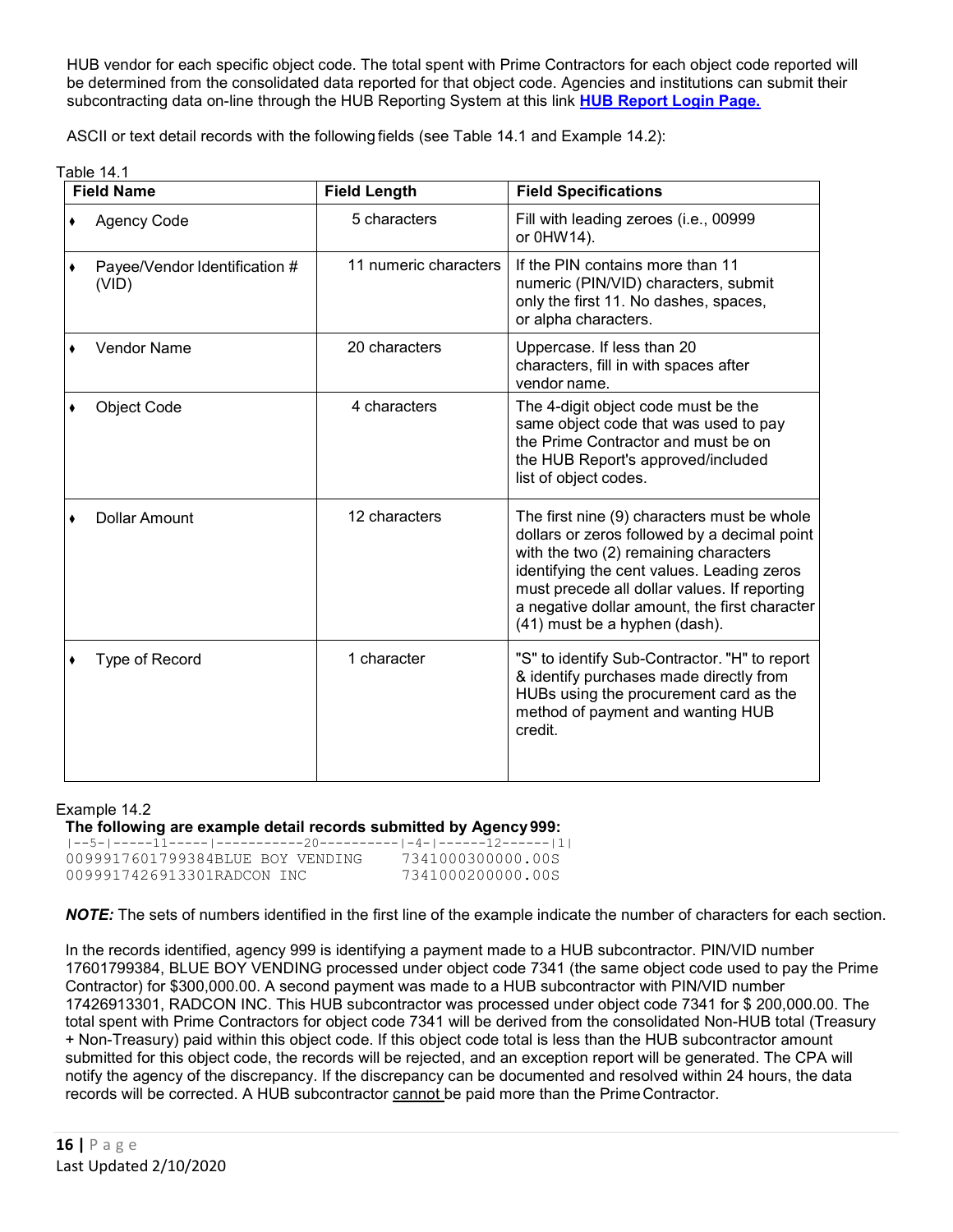#### **15. AVOIDING HUB SUBCONTRACT DISCREPANCIES**

During previous HUB Reporting periods, CPA has discovered discrepancies from agencies that submitted HUB subcontracting data. CPA identifies discrepancies in the followingways:

- 1) When comparisons are made between an agency's reported Non-HUB Prime Contractor expenditures and an agency's reported HUB subcontractor expenditures for the same object code. HUB subcontracting payments must not be more than the Non-HUB Prime Contractorpayments.
- 2) HUB subcontracting double reporting is not allowed. An agency can submit HUB subcontracting dollars to any tier level until a HUB subcontractor is paid. Once HUB credit is received, HUB reporting is not allowed beyond the first level reported.
- 3) There are object codes that are allowed on the HUB Report and object codes that are not allowed. If an agency reports expenditures under object codes which are not allowed, the data records are not reported on the HUB Report.
- 4) The HUBs included in the agencies' HUB subcontracting data must be CPA HUB certified (under the VID number in the CPA HUB directory) in order for an agency to receive HUB credit on the Statewide HUB Report. When discrepancies occur, CPA will contact the agency and request corrected data files. In addition, HUB subcontracting should only be reported to CPA when the Prime Contractor is a Non-HUB vendor. If the Prime Contractor is a HUB, the expenditures are recorded as a 100% HUB direct payment, not as a HUB subcontractor payment.

#### **EXAMPLES FOR SUBMITTING HUB SUBCONTRACTING DOUBLE REPORTING CLARIFICATIONS**

#### **Questions: Can second (2nd) tier HUB Subcontracting be reported? What is HUB Subcontracting double reporting?**

Answer: You can submit HUB subcontracting dollars to any tier level until a HUB subcontractor is paid under the object codes that are allowed on the HUB Report. However, HUB subcontracting double reporting is not allowed. For example, once an agency receives HUB credit, whether it is at the prime level (first level/tier) or subcontractor (second or third level/tier), HUB subcontracting reporting is not allowed beyond the level/tier at which HUB dollars are reported and HUB credit is received. Here are a few examples:

#### **First Level HUB Credit**

If your agency uses a CPA-Certified HUB Prime Contractor (first level/tier) who performs at least 25% of the work, you will receive 100% HUB credit participation at the first level. You will want to track any subcontracting performed to ensure that the HUB prime is performing at least 25% of the contract, but you may not report HUB subcontracting because you are already receiving 100% credit. Reporting additional HUB subcontracting would be double reporting. The HUB prime vendor may subcontract with other HUB(s), but those HUB subcontracting dollars may not be reported. Subcontracting should be tracked only to ensure the HUB prime vendor is performing at least 25% of thecontract.

#### **EXAMPLE:**

If you award a \$100,000 contract to a CPA-Certified HUB vendor, your agency will receive \$100,000 or 100% HUB credit. If this HUB Prime Contractor subcontracts \$10,000 or 10% with another HUB and your agency reports these dollars, your agency would be reporting \$110,000 or 110% of HUB credit. Since the contract is, for only \$100,000 this would be double reporting\$10,000.

#### **Second Level HUB Credit**

If your agency uses a Prime Non-HUB Contractor, you may request the Prime Non-HUB Contractor to meet the good faith effort of subcontracting with HUB(s). Your agency may submit subcontracting data for the CPA certified HUB(s) utilized as a 1st level/first tier source for the Prime Non-HUBContractor.

#### **EXAMPLE:**

If you award a \$100,000 contract to a Prime Non-HUB Contractor (1st level/tier), and this Prime Non-HUB Contractor subcontracts \$10,000 or 10% with a CPA certified HUB (2nd level/tier) and your agency reports these dollars, your agency would be reporting \$10,000 or 10% of HUB credit.

#### **Third Level HUB Credit**

**17 |** Page Last Updated 2/10/2020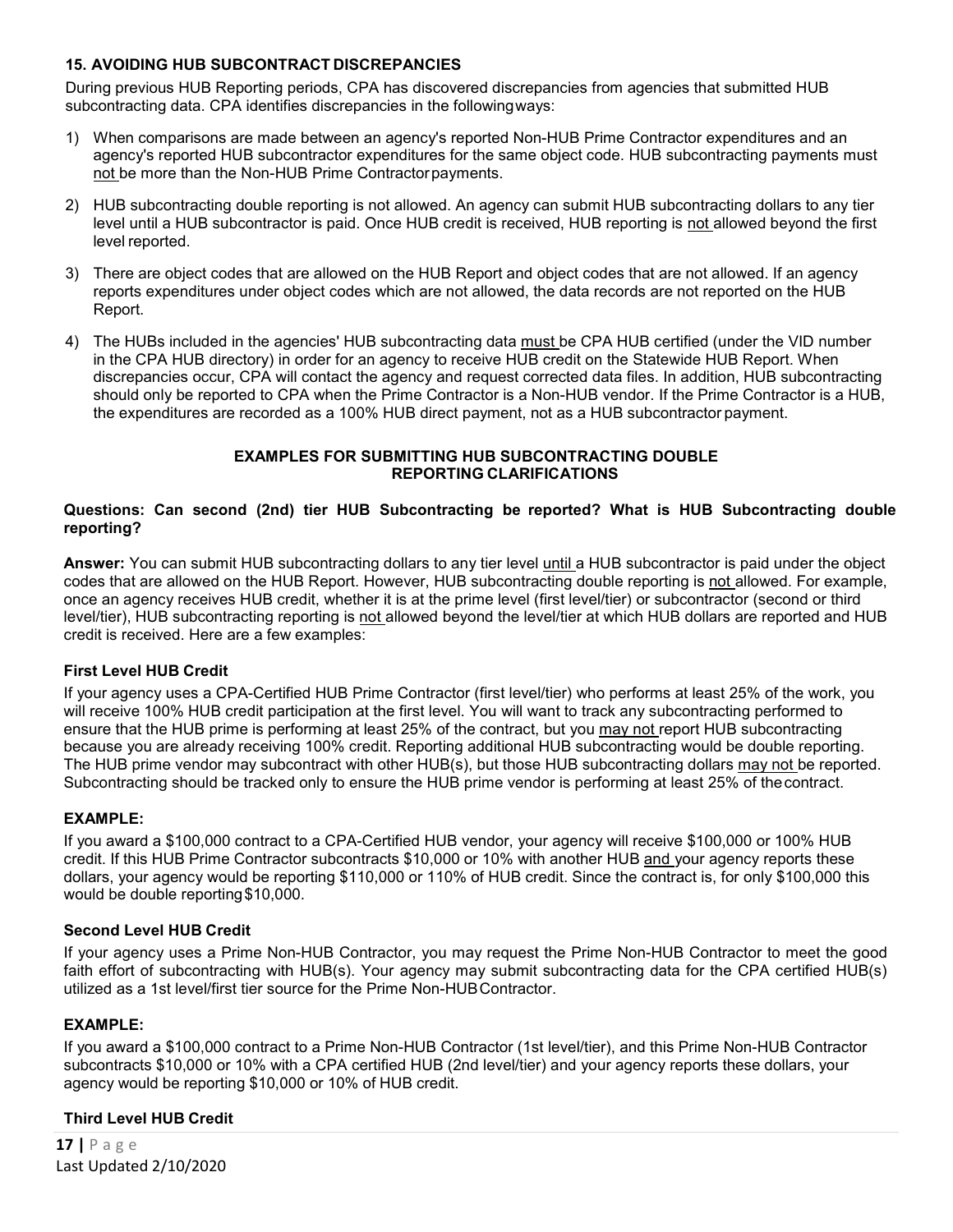If your agency utilizes a Prime Non-HUB Contractor, and the subcontractor is also a Prime Non-HUB Contractor (1st level/tier), and the subcontractor is also a Prime Non-HUB Contractor (this is considered the 2nd level/tier vendor), and the 2nd level/tier Non-HUB Subcontractor utilizes a CPA certified HUB subcontractor 3rd level/tier, your agency may report the 3rd level/tier HUB subcontracting. After this level (the level at which HUB subcontracting is utilized and reported) no additional HUB subcontracting credit can be received, even if the 3rd level/tier HUB further subcontracts with a 4th level/tier HUB.

## **EXAMPLE:**

If you award a \$100,000 contract to a Prime Non-HUB Contractor (1st level/tier), and this Prime Non-HUB Contractor subcontracts \$10,000 or 10% with a Non-HUB Subcontractor (2nd level/tier) and the Non-HUB subcontractor further subcontracts \$1,000 or 1% of total to original contract with a CPA certified HUB (3rd level/tier) and your agency reports the HUB subcontracting (3rd level/tier), your agency would report and receive \$1,000 or 1% HUB credit. If you have any further questions or need additional information, please contact the Statewide HUB Program at512-463-5872.

## <span id="page-17-0"></span>**16. Department of Information Resources (DIR) Purchases**

State agencies and institutions of higher education should not report Non-Treasury **purchases that DIR made** on their behalf (i.e. data center services, shared services, etc.). Note HUB subcontracting payments from purchases your agency/institution made directly utilizing a contract procured through DIR are reportable by your agency/institution for HUB credit. If you have questions about your agency's DIR detail records, please contact DIR HUB Coordinator Representatives, Lynn Hodde at 512-463-9813 o[r lynn.hodde@dir.texas.gov.](mailto:lynn.hodde@dir.texas.gov)

## **17. Texas Public Finance Authority (TPFA) Purchases**

TPFA enters in USAS the purchasing agency's number in the "comp/agy obj" field. The CPA pulls the purchasing agency's number from the "comp/agy obj" field and replaces TPFA's agency number 347 for all master lease purchases made out of Fund 735, Appropriation 05755 by the Texas Public Finance Authority, and reports it with the Treasury data. **For reconciliation purposes, a column has been added to the agency detail data to identify TPFA purchases.** An agency may view its detail data on-line at this link **[HUB Report Login Page](https://checkout.na1.netsuite.com/c.852252/checkout/login.ssp?n=2&login=T%23login-register)** during the draft periods, or finalreport.

## <span id="page-17-1"></span>**18. Reporting of Procurement Card HUB Purchases**

#### **Applicable only to state agencies and institutions of higher education participating in the procurement card program.**

The procurement card is a payment method and is not to be used to circumvent any statutory or regulatory purchasing requirements, (e.g., use of CMBL for obtaining three bids with a minimum of two bids from HUBs, etc.). Procurement card purchases made with Treasury funds are identified through PCC H (not PCC A), and Citibank's VID number. These payments made to Citibank's VID number with Treasury funds will be reported by the CPA for each agency. If the VID is identified as a payment to Citibank, it will remain in each agencies' and institution of higher education's total expenditure base.

State agencies and institutions of higher education using Non-Treasury funds are **required** to submit the detail summary records of the total payments made to the procurement card vendor Citibank during the Semi-Annual and Annual HUB Reporting periods. These direct payments to Citibank using Non-Treasury funds should be reported to CPA in the ASCII format below using an "N" as the type-of-record identifier.

In addition, an agency or institution of higher education may **choose** to track and report HUB expenditures when using the procurement card as a method of payment to offset or improve its overall HUB expenditures. If an agency or institution of higher education decides to track and report this data, then it must be reported to CPA in the ASCII format below using an "H" as the type-of-recordidentifier.

Agencies and institutions can submit their procurement card data on-line through the HUB Reporting System at this link **[HUB Report Login Page.](https://checkout.na1.netsuite.com/c.852252/checkout/login.ssp?n=2&login=T%23login-register)**

ASCII or text detail records with the following fields (see Table 18.1 and Example 18.2):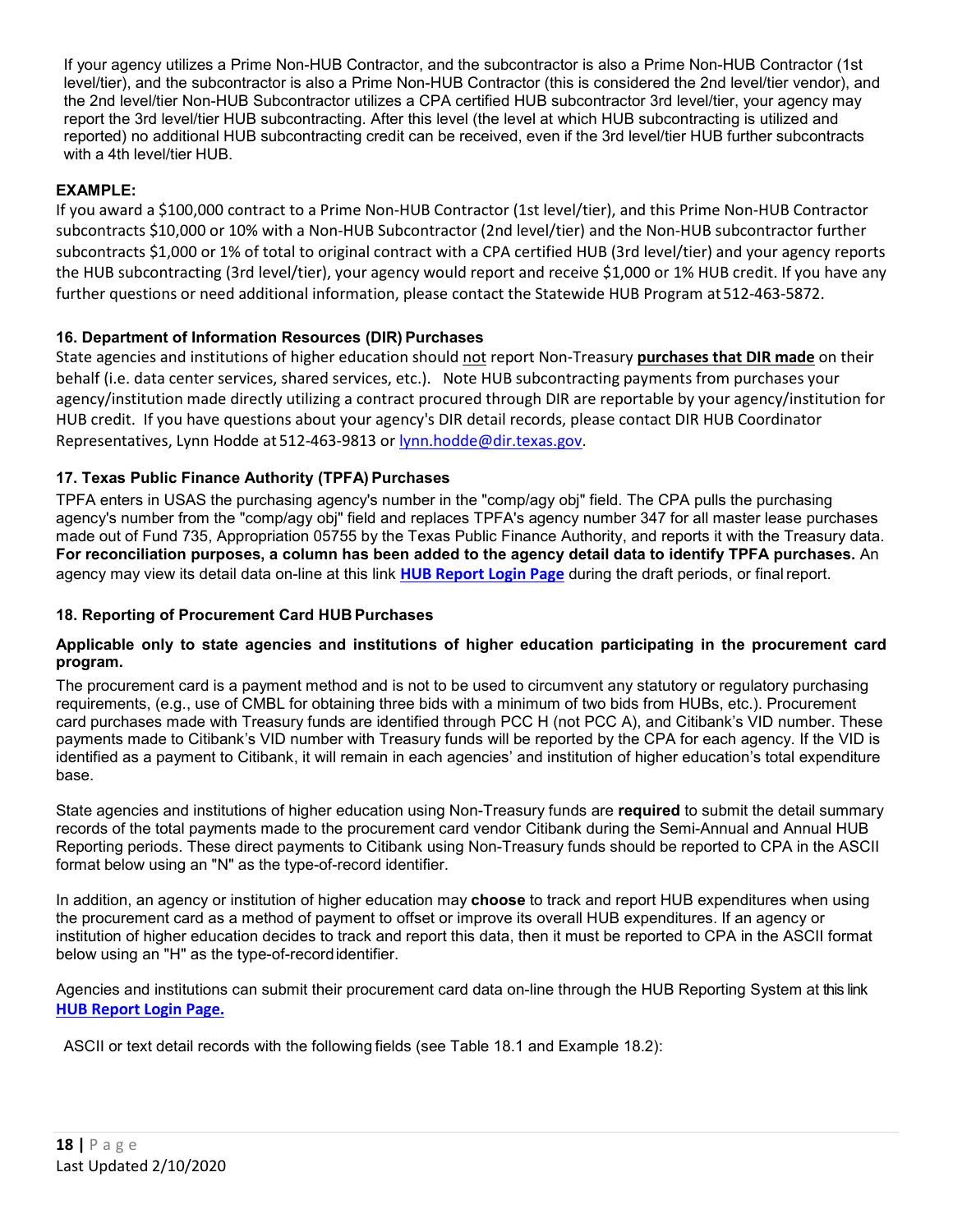Table 18.1

| <b>Field Name</b>                      | <b>Field Length</b>   | <b>Field Specifications</b>                                                                                                                                                                                                                                                                                                |
|----------------------------------------|-----------------------|----------------------------------------------------------------------------------------------------------------------------------------------------------------------------------------------------------------------------------------------------------------------------------------------------------------------------|
| Payee/Vendor Identification #<br>(VID) | 11 numeric characters | If the PIN contains more than<br>11numeric (PIN/VID) characters,<br>submit only the first 11. No dashes,<br>spaces, or alpha characters.                                                                                                                                                                                   |
| <b>Vendor Name</b><br>٠                | 20 characters         | Uppercase. If less than 20 characters,<br>fill in with spaces after vendor name.                                                                                                                                                                                                                                           |
| <b>Object Code</b><br>٠                | 4 characters          | The 4-digit object code must be the<br>same object code that was used to<br>pay Citibank and must be on the HUB<br>Report's included list of object codes.                                                                                                                                                                 |
| <b>Dollar Amount</b>                   | 12 characters         | The first nine (9) characters must be<br>whole dollars or zeros followed by a<br>decimal point with the two (2)<br>remaining characters identifying the<br>cent values. Leading zeros must<br>precede all dollar values. If reporting<br>a negative dollar amount, the first<br>character (41) must be a hyphen<br>(dash). |
| Type of Record<br>٠                    | 1 character           | "N" to identify Non-Treasury<br>payments made to Citibank for all<br>procurement card purchases; "H" to<br>report and identify purchases made<br>directly from HUBs using the<br>procurement card as the method of<br>payment and wanting HUB credit.                                                                      |

Payments made to Citibank using Non-Treasury funds **must** be reported to CPA by the state agencies and institutions of higher education using these types of funds. Purchases made from HUBs using the procurement card as the method of payment **may** be reported to CPA at the option of the agency or institution of higher education. Please note that payments made to Citibank using Treasury funds **will be** reported by the CPA for each agency or institution of highereducation.

#### **Below are example records that must be submitted by agencies when reporting their Non-Treasury payments to Citibank and their HUB expenditures:**

Example 18.2

|--5-|-----11-----|-----------20----------|-4-|------12----|1| 0099911352664707CITIBANK 0099917605650245GLOBE OFFICE PRODUCT7324000001901.56H 0099917605650245GLOBE OFFICE PRODUCT7324000000029.47H

*NOTE:* The sets of numbers identified in the first line of the example indicate the number of characters for each section.

- In the first record, agency 999 paid vendor 11352664707, CITIBANK, under object code 7324 a total of \$1,800,344.84 using Non-Treasury funds.
- ♦ In the second record, agency 999 paid vendor 17605650245, Globe Office Products under object code 7324 a total of \$1901.56 using the procurement card.
- ♦ In the second record, agency 999 paid vendor 17605650245, Globe Office Products under object code 7324 a total of \$29.47 using the procurement card.

By adding the two records identified with the **"H"**, it can be determined that the total purchased from HUBs with the procurement card for this reporting period was \$1,931.03. The Citibank Non-Treasury payments will be added to the CitiBank Treasury payments reported by the Comptroller for each agency for a grand total paid to the Citibank by each agency. The total spent with HUBs must be less than or equal to the total payments reported for the CitiBank by the Comptroller's Office for Treasury funds and by the agency for Non-Treasury funds, if applicable. If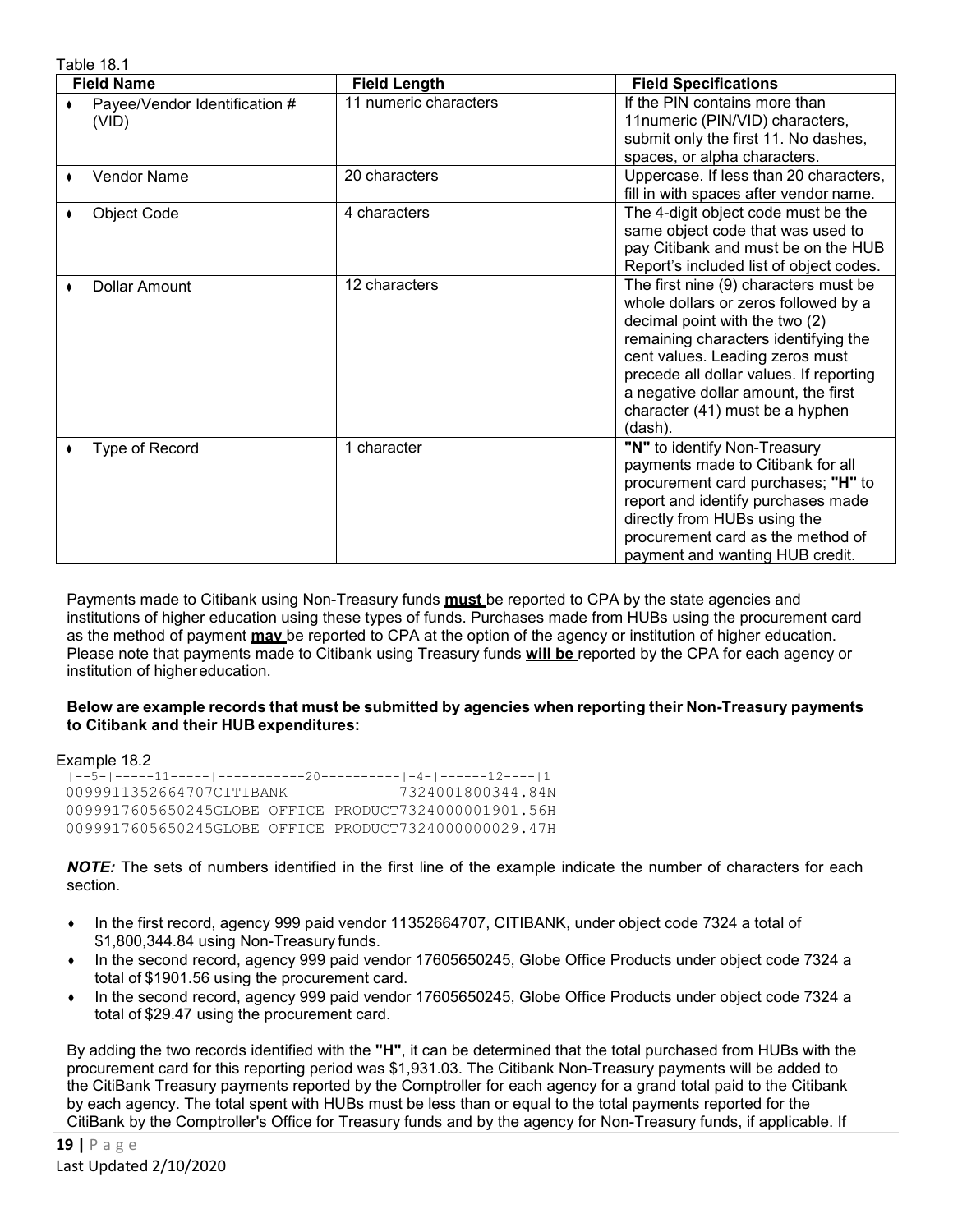the HUB totals are not less than or equal to the total paid to the Citibank, the data will be considered inaccurate and will be rejected by the CPA HUB Reporting programs.

**Note:** Agencies and institutions can submit test data at any time during the reporting period to ensure that the electronic ASCII format of the data submitted is correct. The test data should be submitted at least **two weeks**  before the timelines specified in these procedures to verify correct format and to allow time for format changes. Late reporting will not be accepted.

## **19. Reporting of Group Purchasing Program (All State Agencies/Institutions of Higher Education)**

According to Texas Government Code, § 2161.122(d), a state agency participating in a group purchasing program shall send to the Comptroller in the agency's report under Section 2161.121 a separate list of purchases from historically underutilized businesses that are made through the group purchasing program, including the dollar amount of each purchase allocated to the reporting agency. The total dollar amount of all object codes reported will form the total group purchasing expenditure for each agency or institution from which the percentage of HUB purchases is derived. **Although these group purchasing payments are also reflected in the total expenditure column of the consolidated HUB Report, CPA is required to include each agency's or institution's participation in this program and include amounts spent with HUBs in a separate section (Section V) of the HUB Report in accordance with Texas Government Code, Chapter 2161.**

**"G"** records must also be reported as part of your detail records as either Treasury **"T"** or Non-Treasury **"N"** depending on source of funding used when making payment. **"G"** records are technically reported twice (first, as a detail expenditure, and secondly, to separately identify those agencies or institutions that are participating in a group purchasing program).

#### **Format for Electronically Submitting Group Purchasing Program (the Programmer'sFormat)**

State agencies/institutions of higher education participating in a Group Purchasing Program are required to submit the detail summary records for each object code which the agency or institution participates. Agencies and institutions can submit their group purchasing data on-line through the HUB Reporting System at this link **[HUB Report Login Page](https://checkout.na1.netsuite.com/c.852252/checkout/login.ssp?n=2&login=T%23login-register)**

(VID)

ASCII detail records with the following fields (see Table 19.1 and Example 19.2):

| <b>Field Name</b>                     | <b>Field Length</b>   | <b>Field Specifications</b>                                                                                                                                                                                                                             |
|---------------------------------------|-----------------------|---------------------------------------------------------------------------------------------------------------------------------------------------------------------------------------------------------------------------------------------------------|
| Vendor/Payee Identification#<br>(VID) | 11 numeric characters | If the PIN contains more than 11<br>Numeric number (VID/PIN)<br>characters, submit only the first 11.<br>No dashes, spaces, or alpha<br>characters.                                                                                                     |
| Vendor Name                           | 20 characters         | Uppercase. If less than 20 characters,<br>fill in with spaces after vendor name.                                                                                                                                                                        |
| <b>Object Code</b>                    | 4 characters          | The 4-digit object code must be on<br>the approved/included list of object<br>codes.                                                                                                                                                                    |
| Dollar Amount                         | 12 characters         | Fill with leading zeroes. First nine<br>characters are whole dollars, the next<br>character is a period, and the last two<br>are decimals. Fill with leading zeroes.<br>If the amount is negative, replace the<br>first leading zero with a dash ("-"). |
| Type of Record                        | 1<br>character        | "G" to identify separately Group<br>Purchases.                                                                                                                                                                                                          |

#### Table 19.1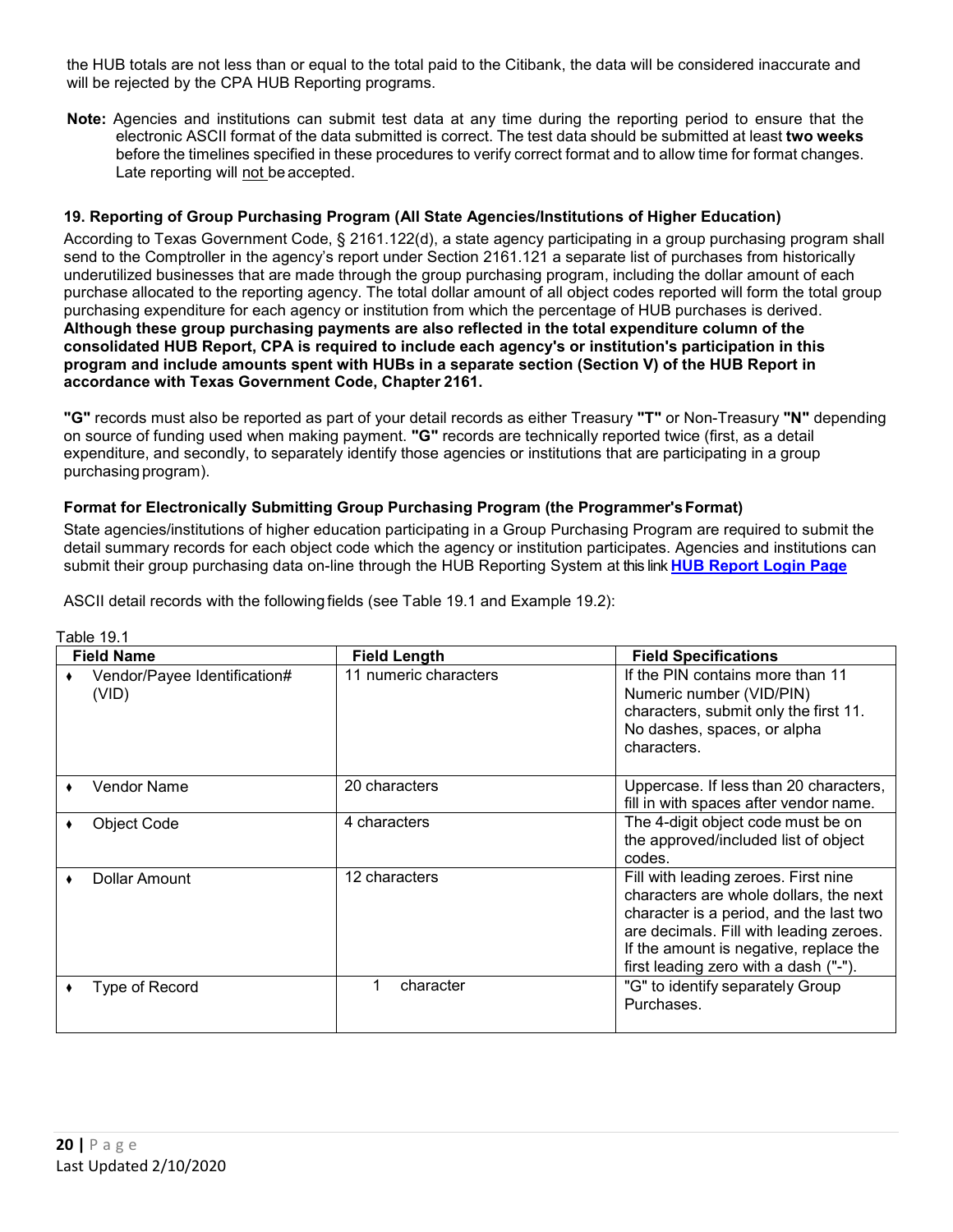#### Example 19.2 **The following is an example detail record submitted by agency 999:**

 $|--5-|---11---|-|----|-20------|-|-4-|----12---|-11|$ 0099919543470181WALKERS ELECTRONICS 7312000250000.00G

*NOTE:* The sets of numbers identified in the first line of the example indicate the number of characters for each section. In this record, agency 999 is identifying a payment made to vendor 19543470181, WALKERS ELECTRONICS processed under object code 7312 for \$250,000.00 through the participation of a Group Purchasing Program.

**Note:** Legislation mandates that Group Purchasing participation be reported for the Semi-Annual and Annual HUB Report separately. Each group purchasing payment made from Non-Treasury funds must also be reported as a Non-Treasury detail record, which will be included in the Non-Treasury base for total expenditures. The Comptroller will report any payments made from Treasuryfunds.

## <span id="page-20-0"></span>**20. HUB Report Exclusions**

• **Interagency Payments -** Interagency Payments are excluded if the agency's Comptroller assigned identification number, not the agency's federal identification number, is used for payment. State agencies and institutions of higher education are encouraged not to use the federal identification number when making interagency payments if they want the payment to be excluded.

For interagency payments to be excluded from the HUB Report, the Comptroller assigned identification number, which is a 9-digit base number for all state agencies/institutions of higher education, must be used. This number is pre-fixed with a three (3) and includes the agency's 3- digit agency code repeated three times. For example, CPA's Comptroller assigned identification number is 3-304304304-2.

Interagency payments may also be excluded using the Inter-Governmental Payment Exclusion applications.

- **Texas Industries for the Blind and Handicapped (TIBH) payments,** using the following vendor identification number 17419760511, are excluded.
- **TIBH Workcenters** as designated by TIBH are excluded.
- **Texas Correctional Industries, Inc. (TCI) payments**, using the following vendor identification number 17460014313 are excluded.

## **21. Inter-Governmental Payment Exclusions Application**

- During the 1st Draft Period of the report, agencies are able to view and exclude payments made to other governmental entities utilizing Treasury funds.
	- o View your HUB report draft data
	- o Go to "Exclude Government Expenses"
	- $\circ$  You can use the filter search to locate the government entity's name
	- o Check the box of any government payments that need to be excluded
	- o You can view all the excluded payments by clicking "View Selected"
	- o After selecting all the government payments to exclude then click "Submit"
- You will be able to view the updated HUB report data during the 2nd Draft Period to verify the accuracy of the HUB data and make any further changes if necessary. (See Image 21.1)
- **Note the 2nd Draft Period will be the last opportunity an agency/university has to make corrections to their HUB data**.
- **If you have a large number of transactions you will want to submit your selections every 25 minutes. If you go more than 30 minutes with out submitting, your selections will not be saved because you will be timed out.**